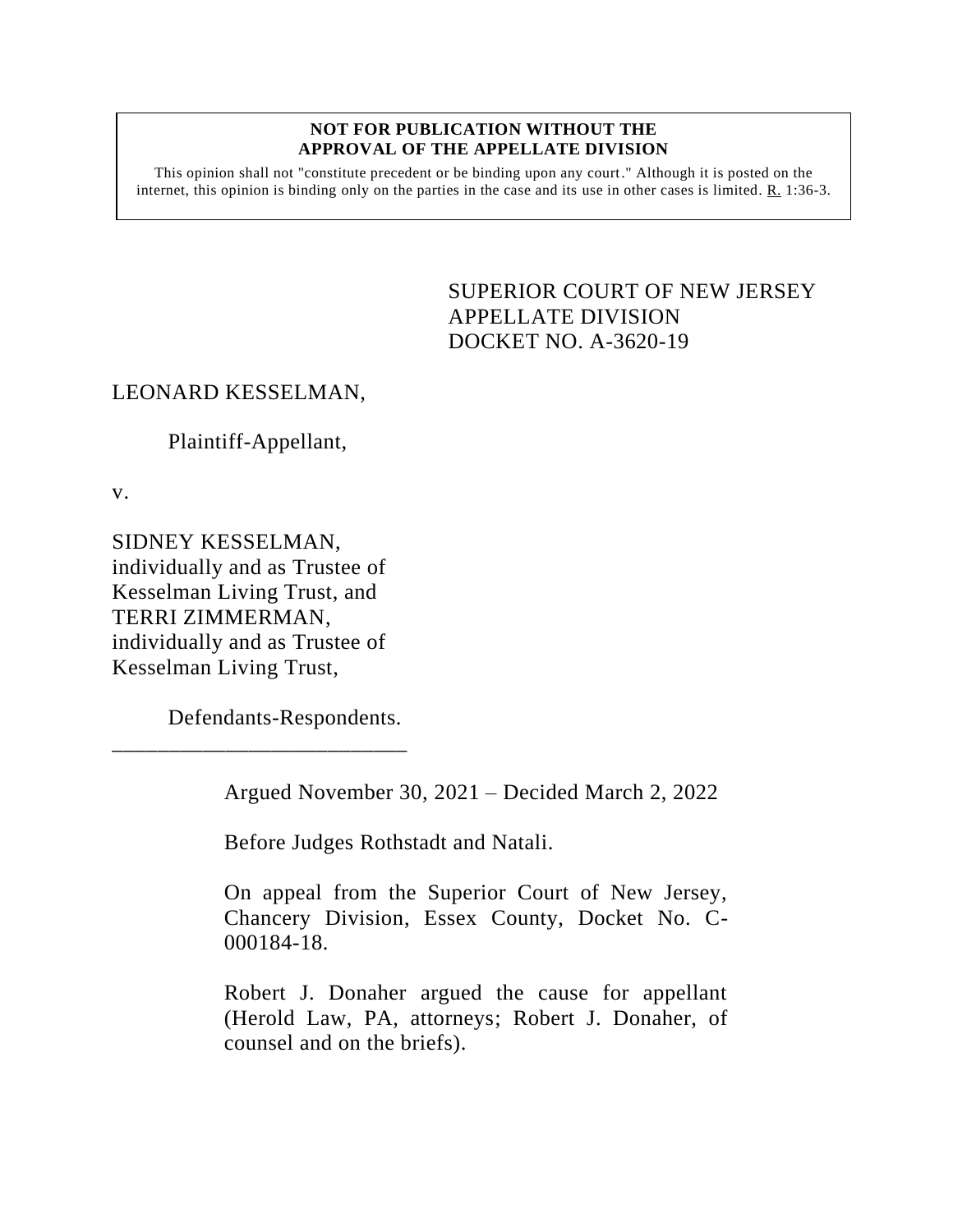Christine F. Marks argued the cause for respondents (Fox Rothschild, LLP, attorneys; Christine F. Marks, of counsel and on the brief).

### PER CURIAM

In this ongoing intrafamily dispute, plaintiff Leonard Kesselman appeals from the Chancery Division's February 10, 2020 order granting summary judgment to the late Sidney Kesselman and his daughter, plaintiff's sister, Terri Zimmerman, in their individual capacities and as trustees of the Kesselman Living Trust (Family Trust). The Chancery judge granted the motion and dismissed the complaint based on the doctrines of res judicata and collateral estoppel, after the judge concluded plaintiff's claims in this case had been disposed of in an earlier New York litigation. Plaintiff also appeals from the same judge's May 5, 2020 denial of his motion for reconsideration.

On appeal, plaintiff argues his claims were not barred by res judicata or collateral estoppel, "preclusion" was not applicable under the United States Constitution's "Full Faith and Credit" clause, and the New York court's determination should not be given "preclusive effect under the doctrine of fraudulent concealment."

We affirm the two orders under appeal, except as to one specific claim made by plaintiff in his complaint in this action. We do so because we conclude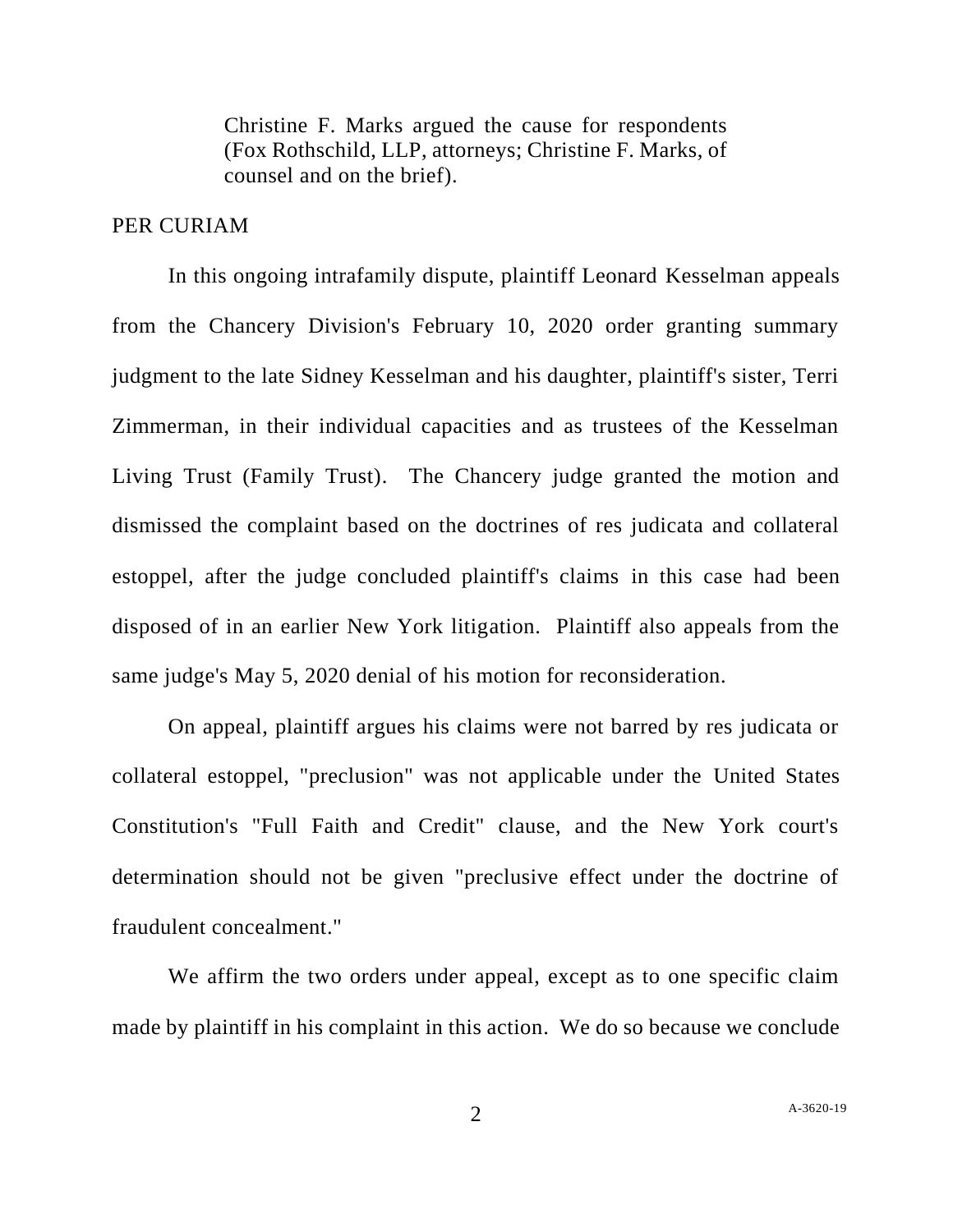the New York judgment precludes plaintiff from re-litigating his claims about his sister's alleged undue influence and its impact on the validity of 2002 and 2014 amendments to the Family Trust and about the enforceability of an alleged intrafamily agreement. However, it did not preclude plaintiff from pursuing claims relating to the validity of a 2015 amendment to the Family Trust, including his claims of undue influence regarding that amendment.

I.

To give context to our decision, we begin with a detailed discussion of the origins of the Family Trust and the parties' litigations, all viewed in a light most favorable to plaintiff as the party opposing summary judgment.

# The Family, the Business, and the Chelsea Building

As already noted, Leonard and Terri<sup>1</sup> are the only children of the late Sidney Kesselman and his late wife Evelyn Kesselman. In the early 1950s, Sidney opened a paint and hardware store in New York, known as London Paint. In the mid-1960s, Sidney purchased a building on Nineth Avenue in Manhattan (the Chelsea building) and began operating London Paint from its premises.

<sup>&</sup>lt;sup>1</sup> We refer to the parties by their first names to avoid any confusion caused by their common last name. No disrespect is intended.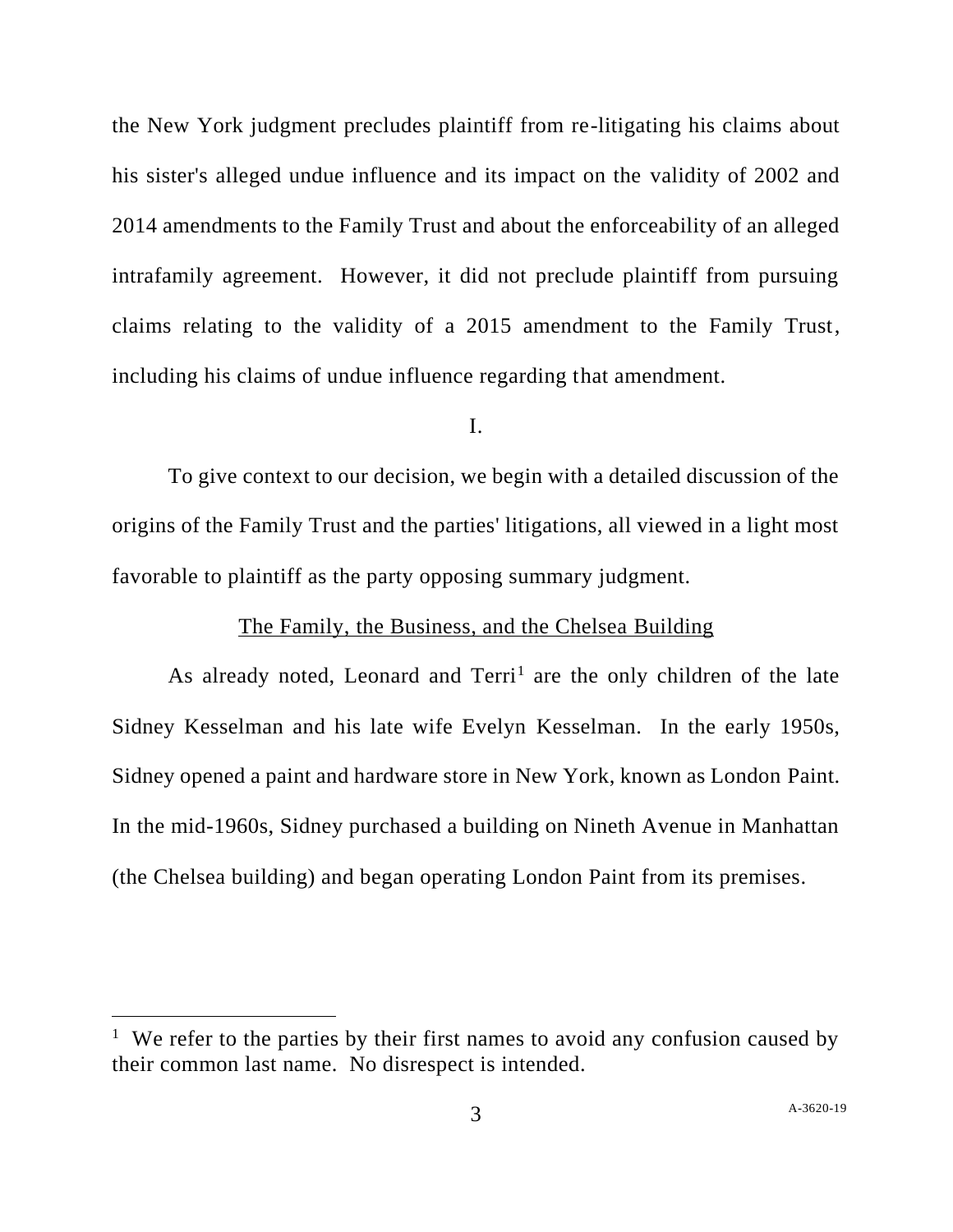Leonard began working at London Paint as a child and continued to work in the business as an adult. In 1983, upon Sidney's retirement and Sidney and Evelyn's purchase of a home in Florida, Leonard took control of the business, although it was disputed what Leonard paid to acquire the business, if anything.

It was undisputed, however, that over the years London Paint paid a rent that was significantly below the market rate. Between 1983 and 2003, London Paint paid rent of \$1,000 per month. In 2003, there were two rent increases, one to \$2,000 per month and a second to \$3000 per month.

Leonard claimed a written ten-year lease covered the period from 1984 to 1994, but the record does not contain any written lease for any period. At most, the record contains a letter dated October 13, 1997, three years after the alleged written lease ended, addressed from Sidney and Evelyn to Leonard and Terri and executed by all four individuals, which stated the following:

> This letter will acknowledge the agreement between [Sidney], [Evelyn], [Leonard] and [Terri] regarding the [Chelsea] building owned by Sidney and Evelyn . . . .

> Should Sidney or Evelyn be in possession of the [Chelsea] Building . . . or as an entity owned by the survivor at the time of the survivor's demise, it is agreed that London Paint Company, Inc. or any other company or business occupying the store or any other rental space in the Building, will pay the "fair rental value" in exchange for occupying such space. The fair rental value shall be determined by a licensed real estate agent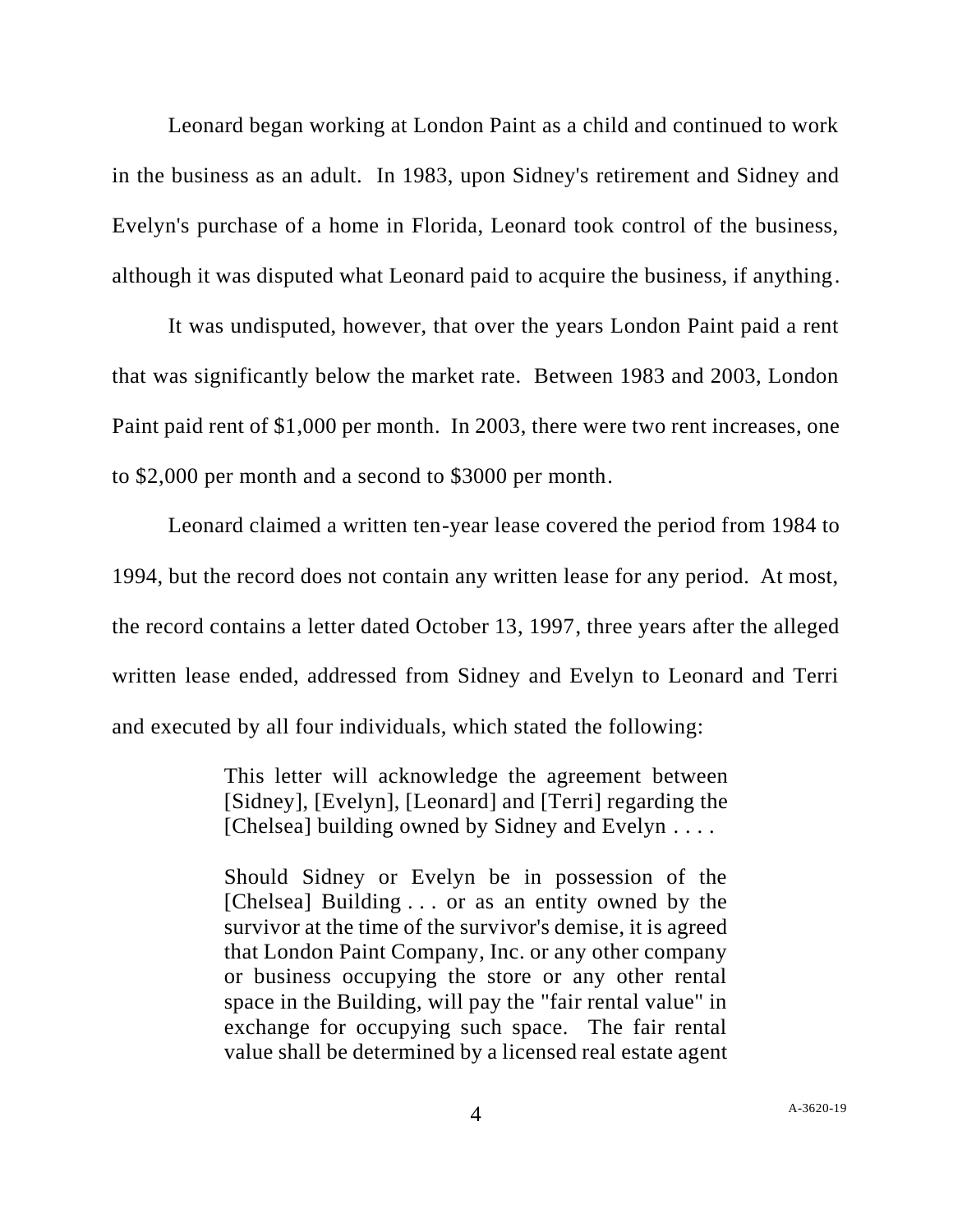knowledgeable in rentals for that area of Manhattan. If Leonard and Terri cannot agree on a real estate agent, each of Leonard and Terri shall select one and if they cannot agree on the fair rental value, both real estate agents shall select a third licensed real estate agent who shall determine the fair rental value. Also, the Building shall be managed by both Leonard and Terri.

According to Leonard, after his father's stroke in 2012, a dispute arose between Leonard and Sidney about Leonard's interest in the building and the rent to be paid by London Paint. Leonard contended he continued to operate London Paint out of the Chelsea building pursuant to a family agreement, and, in reliance upon that agreement, he maintained and improved the building to the benefit of the entire family, with building profits paid to Sidney and Evelyn. Leonard claimed among the alleged terms of the family agreement were: an understanding that London Paint could continue as a tenant of the Chelsea building, paying an agreed-upon, below-market-rate rent until the deaths of Sidney and Evelyn; during which Leonard would be paid \$450 per month to manage and maintain the property; and, upon the deaths of Sidney and Evelyn, the building would be bequeathed in equal shares to Leonard and Terri, at which time the siblings would agree upon a fair market rent for the business.

However, Sidney rejected Leonard's allegations about a family agreement. He denied Leonard had any right to continued occupancy of the Chelsea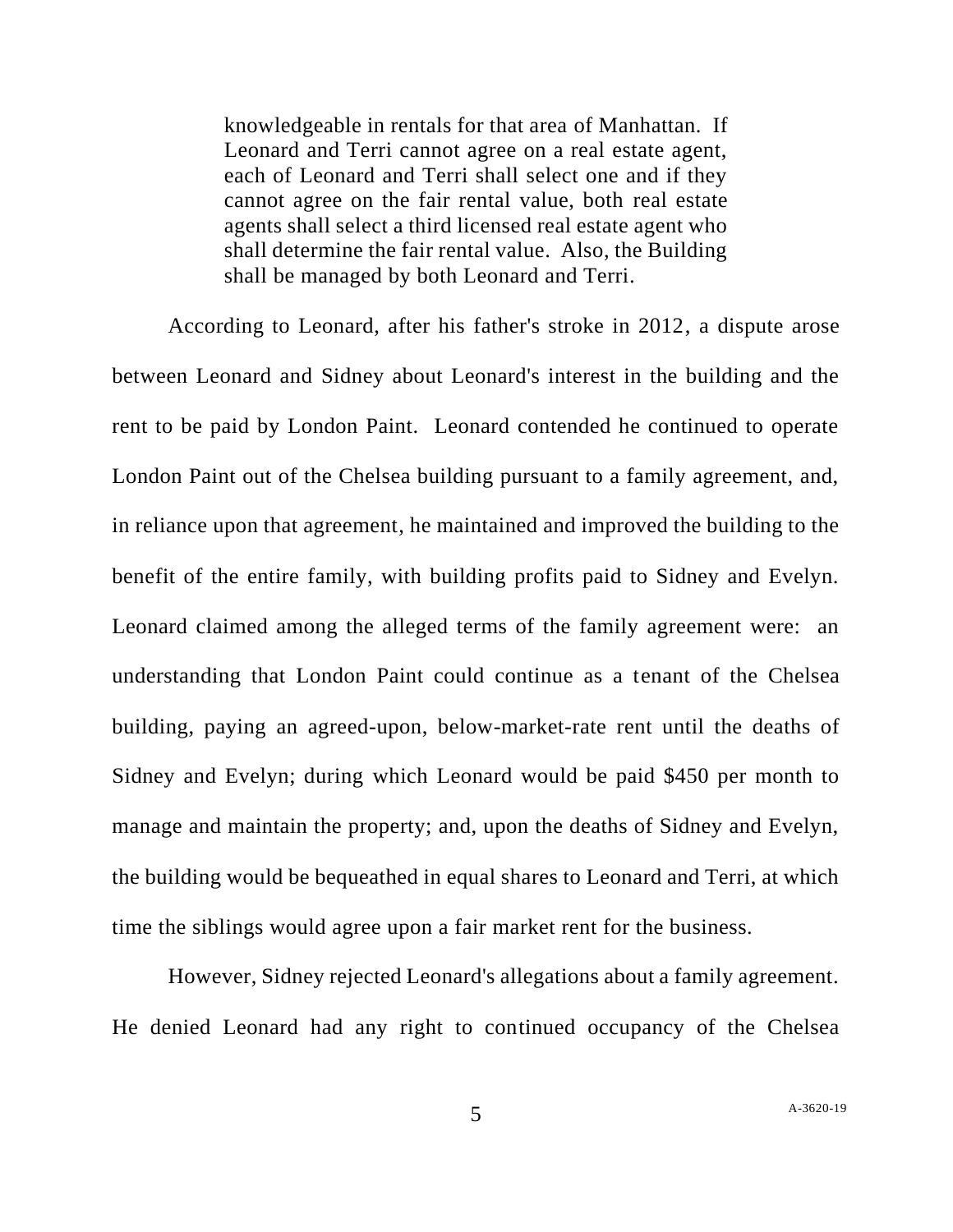building, and stated Leonard refused to pay an increased rental amount despite repeated requests that he do so. He claimed Leonard was "a liar," who over the years had "gone to great lengths to try to cheat and manipulate my wife and me out of our money for his financial benefit." And, he stated that he retained full control over how he would bequeath his estate and that there were no promises of a specific inheritance amount or percentage to be given to Leonard.

Thereafter, the record reflects that in 2015, three years later, Sidney and Leonard attempted to negotiate London Paint's rent, with Sidney demanding \$11,000 per month, which was still well below the market rate. When Leonard refused to pay that amount, Sidney commenced summary proceedings in a New York action to terminate London Paint's tenancy and change management of the building. In response, as more fully discussed infra, Leonard commenced his own lawsuit in New York.

#### The Trust, and Evelyn and Sidney's Deaths

A week prior to the October 13, 1997 letter discussed above, Sidney and Evelyn established the Family Trust. Later, Sidney and Evelyn transferred ownership of the Chelsea building to the trust.

The record does not include a copy of the 1997 version of the revocable trust, however it contains a copy of the May 21, 2002 amendment (2002

6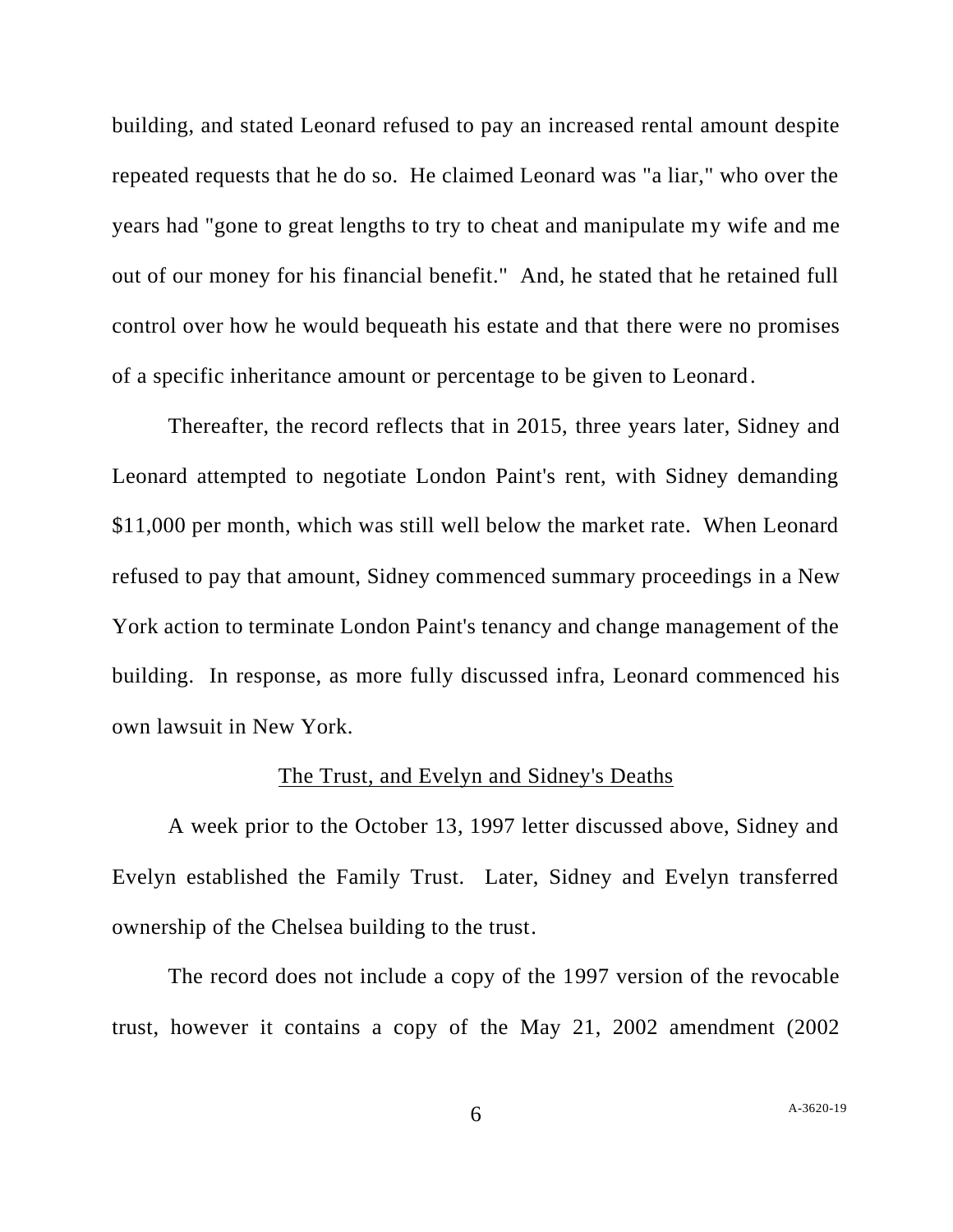Amendment). Under the 2002 Amendment, upon the deaths of Sidney and Evelyn, the Chelsea building was to be distributed sixty percent to Terri and forty percent to Leonard, as tenants in common. Also, upon the death of either spouse and based upon the consent of the surviving trustor, Leonard and Terri were to share management responsibilities for the building. Finally, upon the deaths of both Sidney and Evelyn, all tenants, including London Paint, would be required to pay rent at a minimum of fair market value if they were not already doing so.

In 2012, Sidney suffered a stroke at the age of ninety-one. Two years later, on November 5, 2014, Sidney and Evelyn amended the trust for a second time through a First Restatement of the Family Trust (2014 Amendment). Among other things, the 2014 Amendment provided that: Sidney could act independently, making decisions and binding the trust without the consent of Evelyn; Sidney was named as Evelyn's successor trustee and Terri as Sidney's successor trustee; and upon the deaths of Sidney and Evelyn, the Chelsea building was to be distributed eighty percent to Terri and twenty percent to Leonard, with London Paint's rent being increased to fair market rental value, Terri would receive Sidney and Evelyn's property in Florida, and any remainder of the trust would be shared equally by Leonard and Terri.

7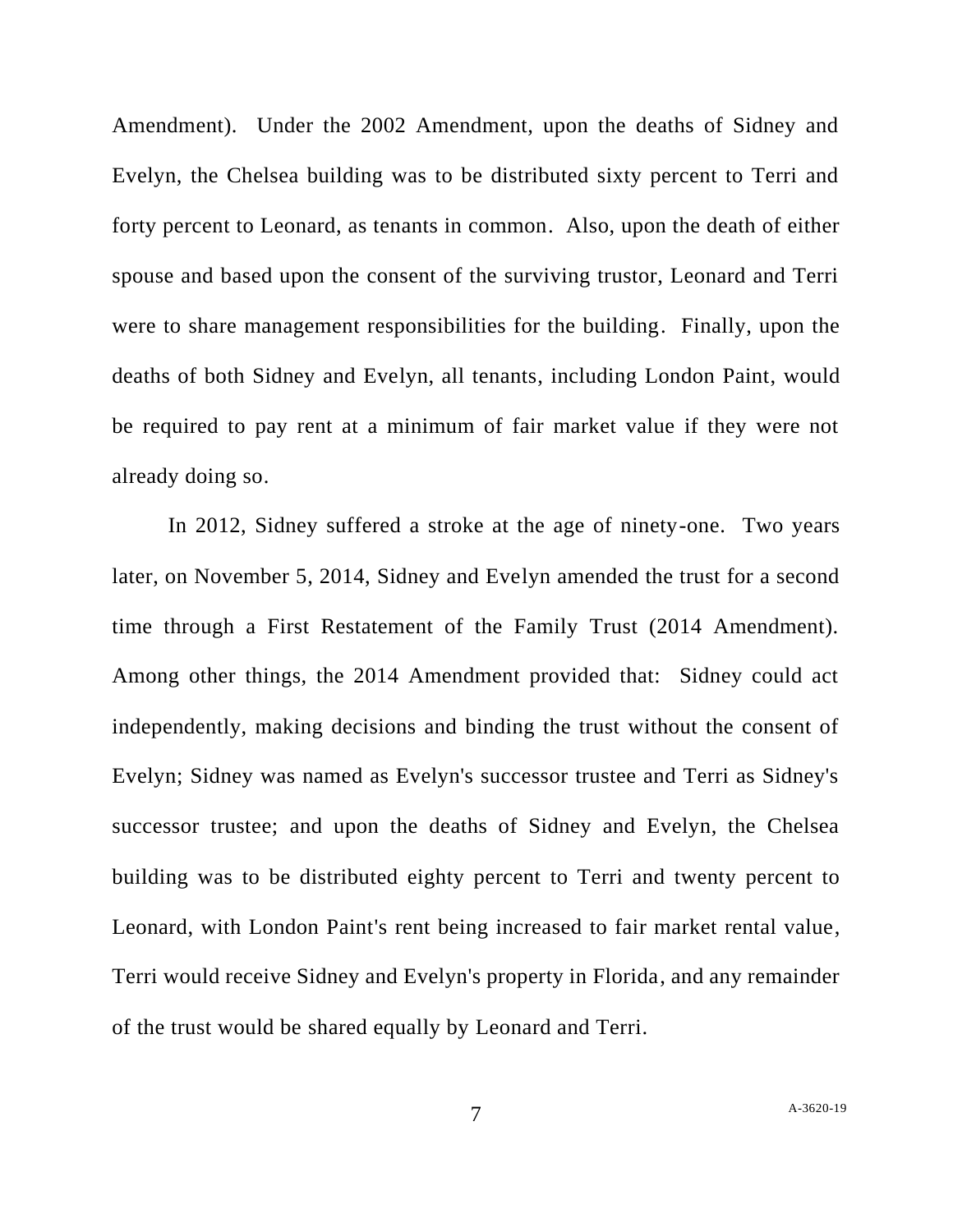In August 2015, while the Sidney's tenancy action and Leonard's New York actions were pending, the trust was amended for a third time (2015 Amendment), such that Leonard's interest in the building was decreased to zero, and Terri's interest was increased to 100 percent. However, no copy of the 2015 Amendment is included in the record, and Leonard did not learn about the amendment until after he filed this action in New Jersey in 2018.

While the New York litigations were pending, in September 2017, Evelyn died; and while this action was pending, in 2019, Sidney died.

#### The New York Litigation

Prior to Sidney and Evelyn's passing, as already noted, in early 2015, they filed an action in New York to terminate London Paint's tenancy in the Chelsea building and Leonard filed a complaint on his behalf and on behalf of London Paint. Leonard named Sidney and Evelyn as defendants in their capacity as trustees of the Family Trust, and, along with Terri, individually.

Leonard's New York complaint asserted causes of action for: (1) specific performance of the alleged family agreements; (2) declaratory judgment that the alleged family agreements are valid and enforceable; (3) equitable estoppel; (4) preliminary and permanent injunction; and (5) breach of contract. Essentially, Leonard demanded enforcement of alleged family agreements and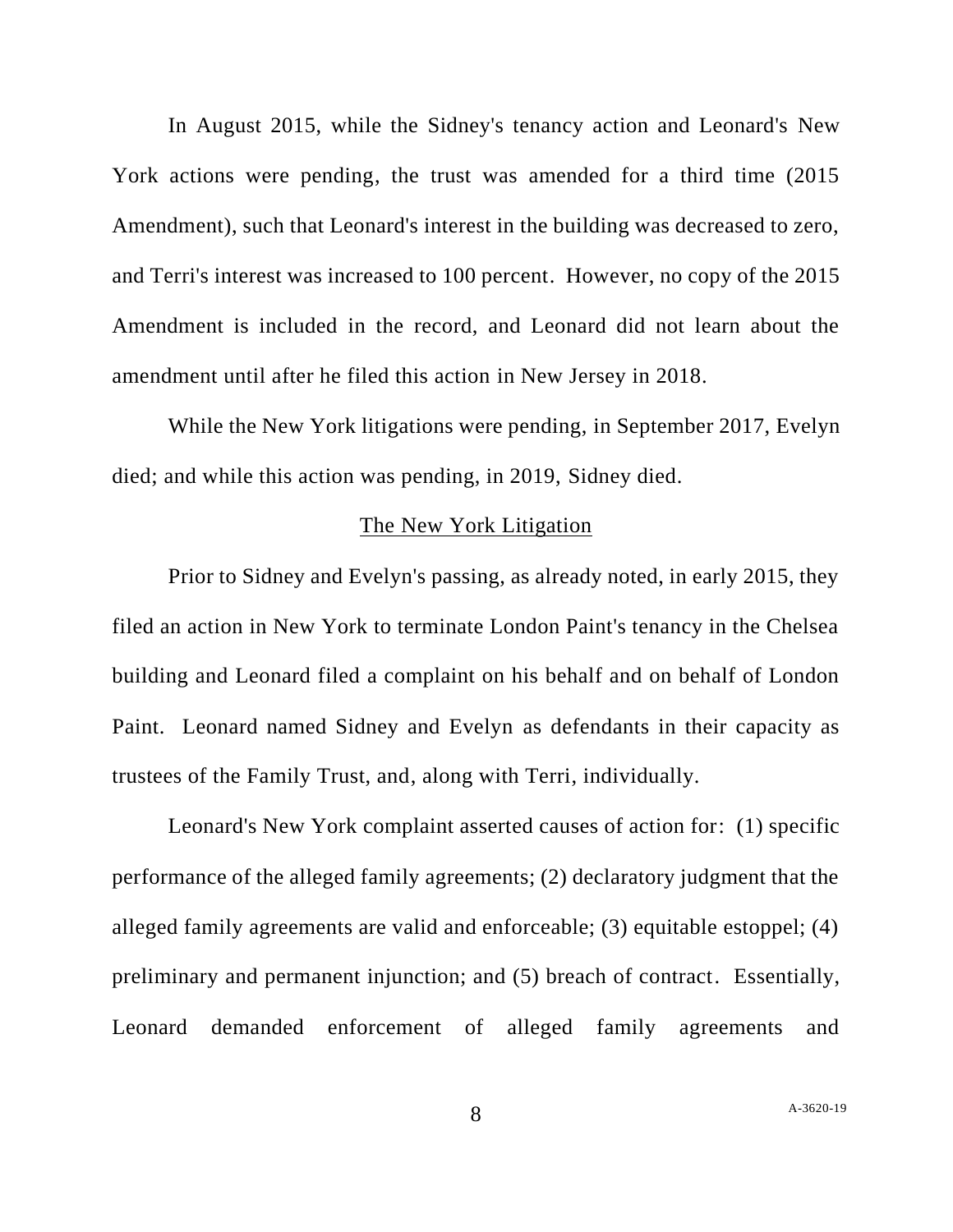understandings that, during Sidney's and Evelyn's lifetimes, London Paint would be permitted to operate from the Chelsea building at an affordable, below market rent and Leonard would be paid \$450 per month to manage the building on his parents' behalf, and that, upon Sidney and Evelyn's death, Leonard and Terri each would receive fifty percent shares of the Chelsea building.

Leonard further alleged Terri instigated Sidney's breaches of the alleged family agreements. In particular, he asserted that, after Sidney's stroke in 2012, Terri exerted undue influence over Sidney and caused him to: alter the trust such that Terri would receive more than fifty percent of Sidney and Evelyn's estate upon their deaths; demand that plaintiffs pay unaffordable, market-rate rent for occupancy of the Chelsea building; commence eviction proceedings to remove plaintiffs from the building; and change the management of the building. Finally, Leonard asserted these changes were made without notice to or consent from Evelyn, who served as co-trustee of the trust and who had equal authority with respect to ownership and control of the building.

All three defendants filed answers and affirmative defenses, denying that the plaintiffs had a right to the relief sought, with Sidney and Terri represented by separate counsel from Evelyn.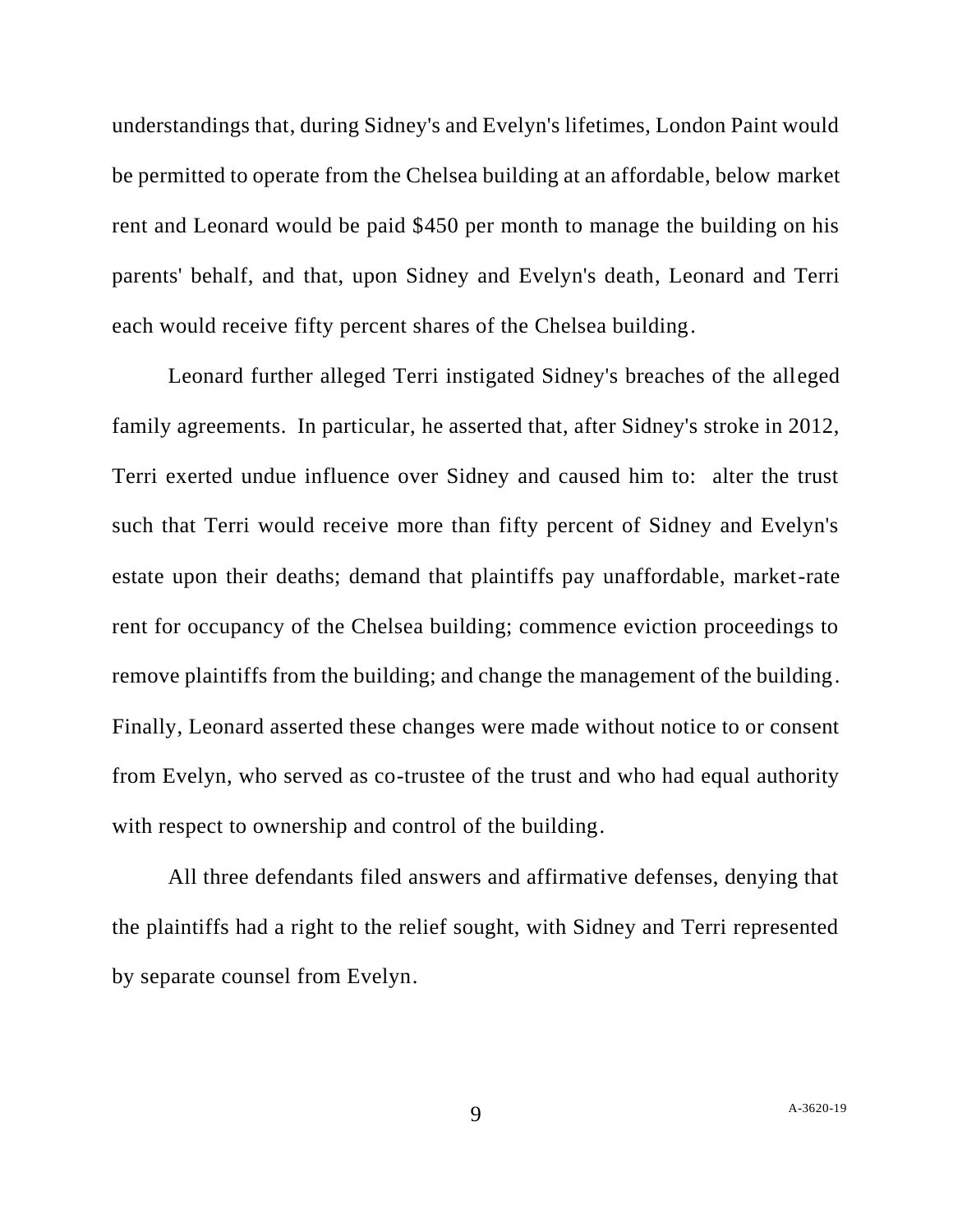In addition to the complaint, Leonard filed a motion in the New York action for a preliminary injunction, to enjoin and restrain any landlord-tenant proceedings commenced by Sidney. On July 28, 2015, the New York court granted Leonard a preliminary injunction and stayed the summary tenancy proceeding. The court did so, because "the issues [were] complex and the parties intensely contest[ed] the facts." That is, the litigation involved "heavily contested familial issues" and was "not a simple landlord-tenant matter as it involve[s] issues of undue influence and mental capacity." To resolve the matter, the court determined it "must examine the relationship between Terri and her parents in order to assess whether Terri has unduly influenced her parents." Afterward, Sidney and Terri filed an unsuccessful appeal from the stay order.<sup>2</sup>

In the meantime, in September 2015, Leonard filed a motion for leave to file an amended complaint to assert a claim for declaratory judgment that the 2014 Amendment was invalid and unenforceable due to Sidney and Evelyn's lack of mental capacity and Terri's undue influence. Terri and her parents opposed the motion and they filed a cross-motion for summary judgment, which

<sup>2</sup> On April 28, 2016, a New York appellate court upheld the preliminary injunction order, but remanded for the court to re-set the amount of the plaintiffs' undertaking upon receipt of competent evidence of the fair market rent for the commercial space.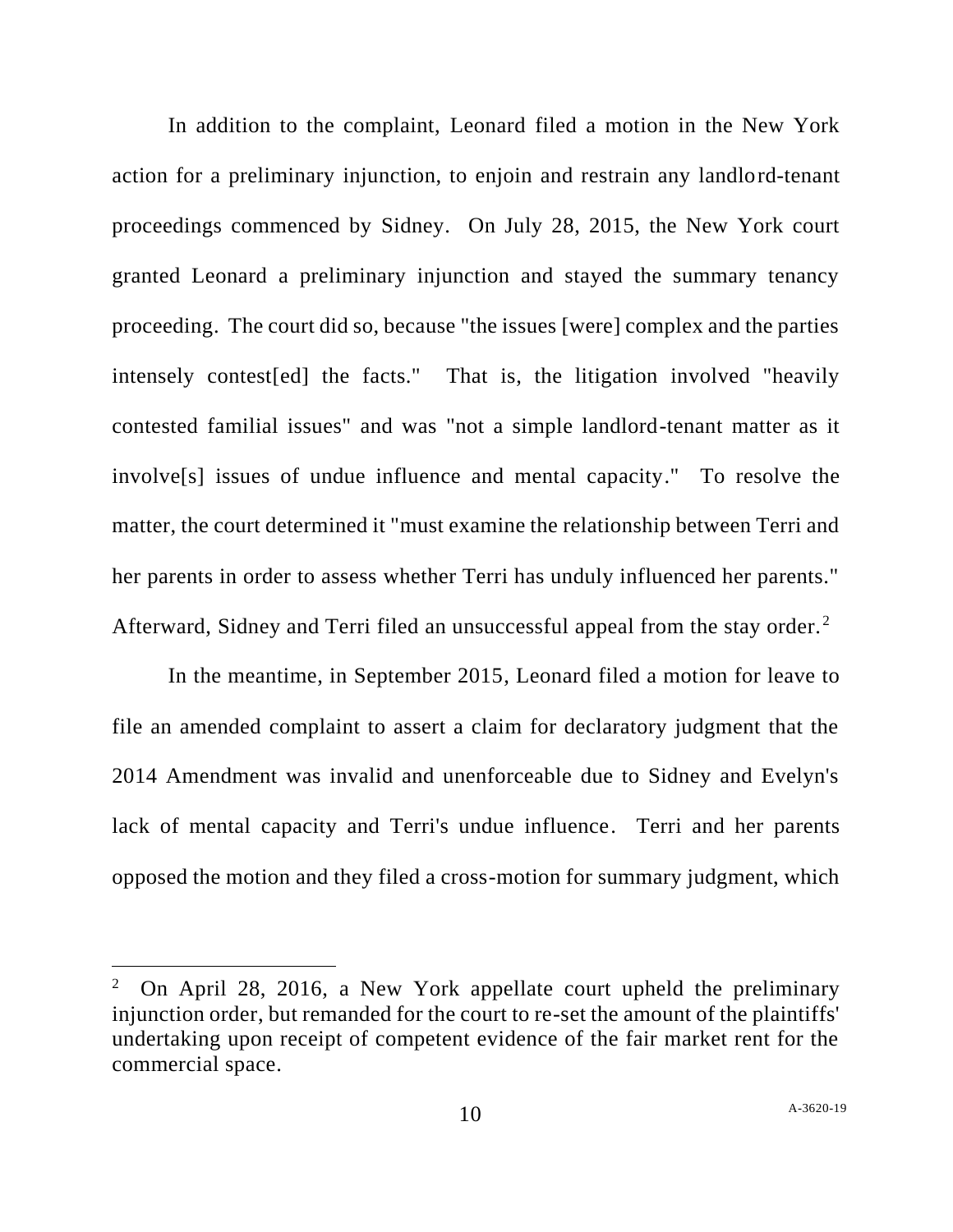Leonard opposed. At that time, no discovery was taken in the New York litigation, although Leonard had served discovery requests, but his family did not respond.

Despite there being no discovery, Terri and her parents nevertheless argued that summary judgment was appropriate because the discovery requests were not related to the real estate claims asserted in the complaint, which were premised upon the alleged family agreements and were barred by the statute of frauds. Rather, the discovery requests related to Leonard's proposed amended complaint, that is, "Sidney and Evelyn['s] mental capacity and Terri['s] alleged influence over them," and the fact that Leonard was not being bequeathed an equal share of his parents' assets upon their death.

On June 24, 2016, the New York trial court granted the summary judgment motion and denied Leonard's motion for leave to amend the complaint. In its decision, the court noted the parties did not complete discovery. Nevertheless, the court found summary judgment was appropriate because: the alleged family agreements were neither valid nor enforceable; London Paint's month-to-month tenancy could be terminated by the landlord, the Family Trust; and Leonard did not have a vested fifty percent interest in the Chelsea building.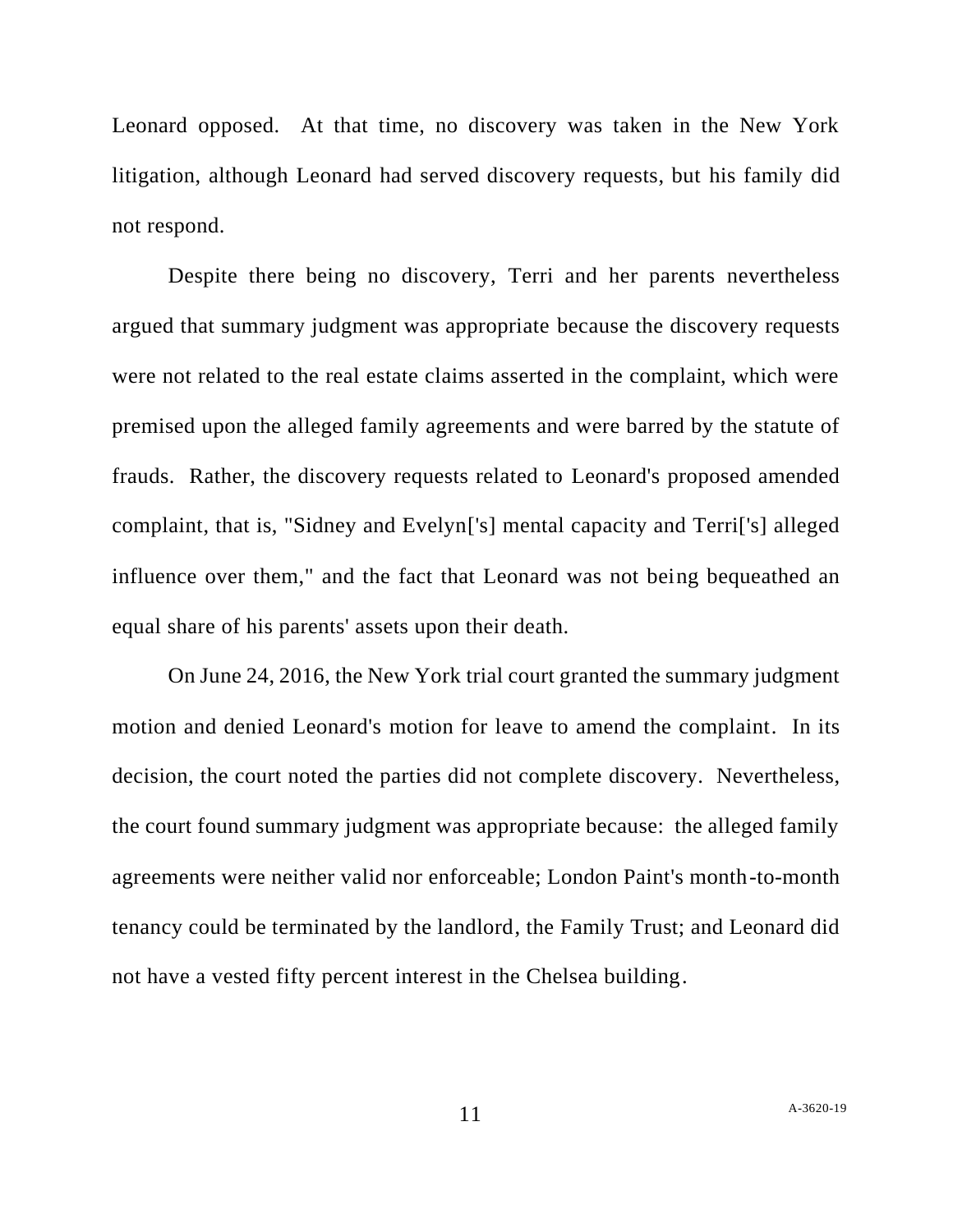More specifically, the court found the alleged family agreement was unenforceable because it was indefinite, vague, ambiguous, and uncertain as to the amount of rent to be charged and constituted "nothing more than an unenforceable agreement to agree." Moreover, the alleged oral agreements on rent and the distribution of the building upon Sidney and Evelyn's deaths were barred by the statute of frauds.

Rejecting Leonard's equitable claim of partial performance, the court noted the improvements Leonard made to the building were made in 1973, before he acquired London Paint, and in 1989, during the existence of a written lease. Therefore, they were not related to an alleged oral agreement, and were "as likely explainable" by the benefit London Paint received from the improvements. Similarly, Leonard's decision to operate London Paint in the Chelsea building was not unequivocally related to an alleged oral agreement that Leonard would receive fifty percent of the building upon his parents' demise, as it was equally explainable by the below-market rent paid by London Paint and the payment Leonard received to manage the building.

The court also considered Leonard's claims of undue influence by Terri, and lack of capacity on the part of Sidney and Evelyn and rejected them. The court stated: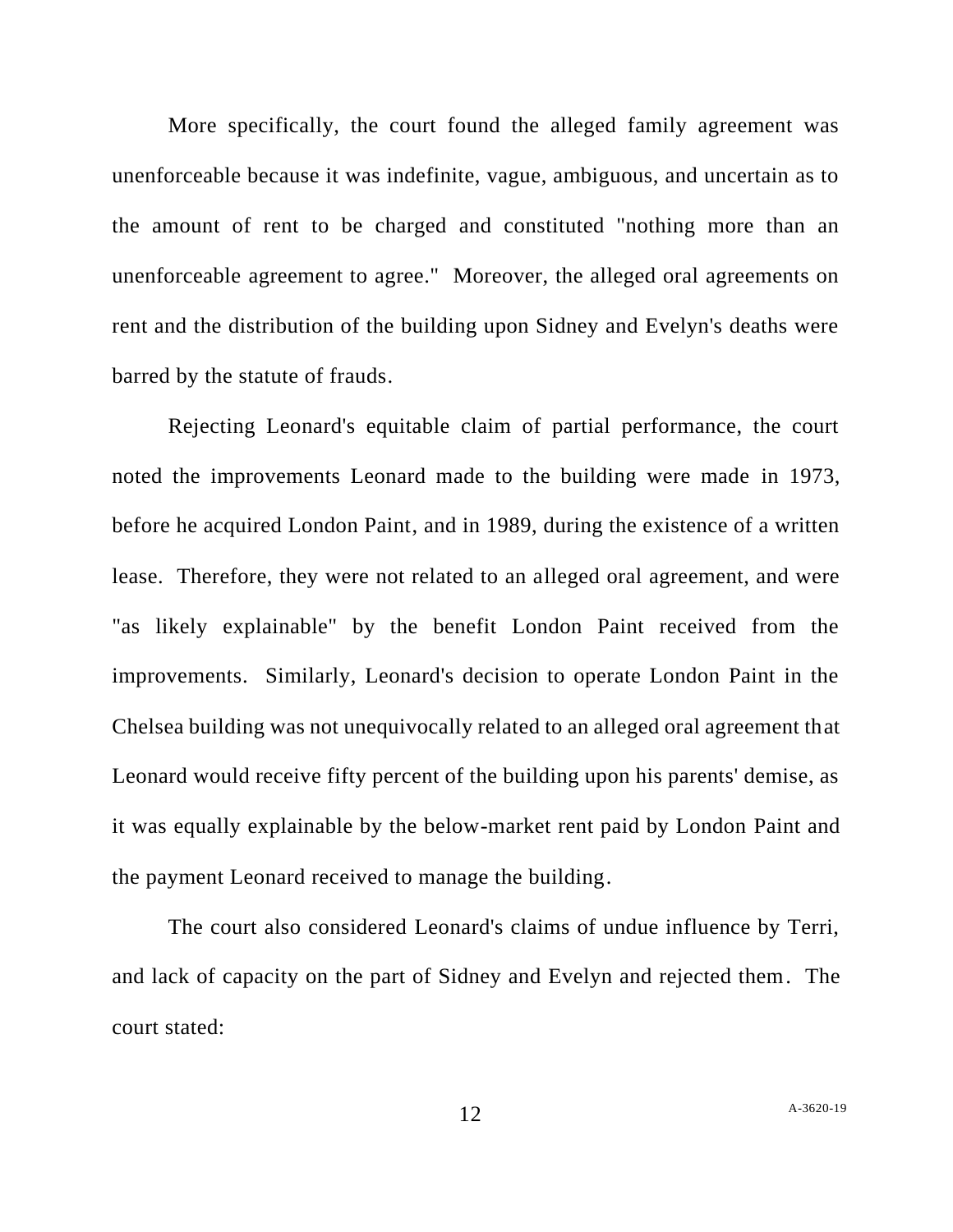This case can be resolved by answering one question: is there a valid, enforceable agreement between the family members as to London Paint's commercial tenancy and Leonard's interest in the [Chelsea] Building upon his parents' demise? The answer, as the record reveals, is no.

Thus:

In the absence of an enforceable agreement as to London Paint's tenancy, there is no evidence that Terri had a motive to unduly influence Sidney and Evelyn to change such agreement, and Leonard cannot meet the burden of proof he has on this issue. Indeed, under the [2014 Amendment], Sidney may act unilaterally on behalf of the [Family] Trust in matters affecting Trust property, and he did so. The record is devoid of evidence that Sidney lacked capacity when, during rent negotiations in winter 2015, he demanded an increase in London Paint's rent to \$11,000 per month, and, upon not reaching an agreement, served the [t]hirty-[d]ay [n]otice. Leonard's advanced age, ipso facto, does not render him incapacitated, and, to this [c]ourt's knowledge, there is no authority to support such conclusion.

Moreover, on this record, as a whole and as to the precise circumstances surrounding the Trust amendments pursuant to which Terri received a greater future interest in the Building, there is no evidence from which an inference of undue influence reasonably could be drawn. Sidney and Evelyn were, and are, well within their rights to revoke, partially or completely, any bequests to Leonard in the Trust, and to increase Terri's future interest in the Building, as they have done. People may freely dispose of their property as they see fit and disinherit their children for any or no reason. On this record, there is no evidence (or even an allegation)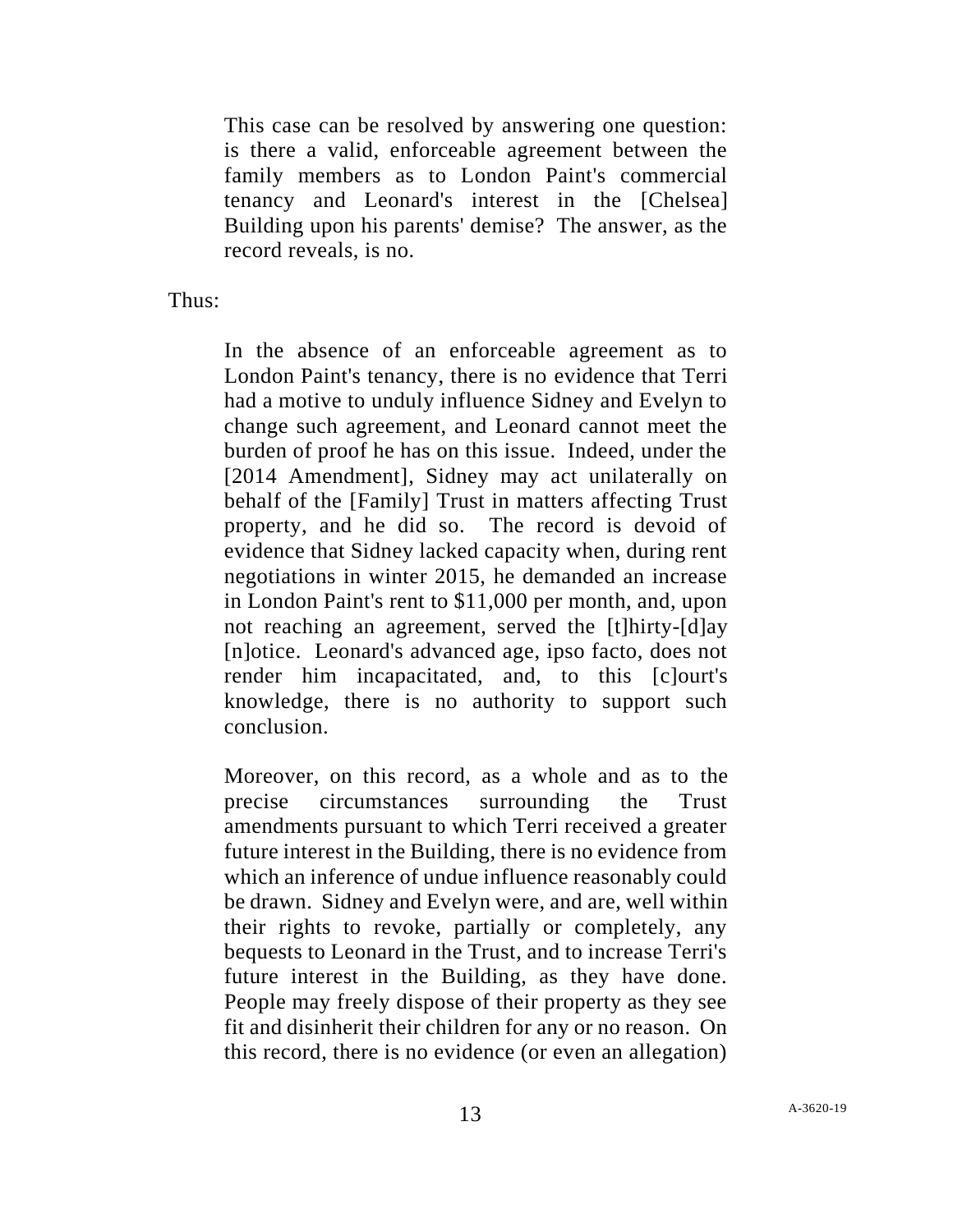that Sidney and Evelyn lacked capacity in May of 2002[,] when they entered into the First Amended Trust, reducing Leonard's future interest in the Building to [forty percent]. Similarly, the record is devoid of evidence substantiating Leonard's claim that Sidney and Evelyn lacked capacity in November of 2014 when they entered into the [2014 Amendment], further reducing Leonard's interest to [twenty percent]. Rather, the record shows that Sidney and Evelyn knowingly, and of their own free will, amended the Trust in May of 2002 and again in November of 2014. Contrary to Leonard's argument, Sidney's change of mind, in and of itself, does not constitute undue influence by Terri. Equally unavailing is Leonard's reliance on Evelyn's January 29, 2015 affidavit to challenge her capacity in mid-November 2014. The affidavit, notarized outside of New York State, is inadmissible as it lacks a certificate of conformity pursuant to CPLR 2309(c), and the submission of such certificate on reply does not cure the defect. Additionally, the record demonstrates that Evelyn was not removed as Co-Trustee of the Trust and that Sidney is authorized to act unilaterally on behalf of the Trust to increase London Paint's rent. Indeed, by affidavit dated May 14, 2015, Evelyn disavowed the contents of her January 29, 2015 affidavit.

The Court rejects Leonard's contention that the "drastic" change in his future interest in the Building and Sidney's demand for increased monthly rent is "alarming" and raises the specter of undue influence. The record demonstrates that the changes to Leonard's interest in the Building have been occurring over time, not drastically or all of a sudden. Rather, Leonard's insistence that London Paint should pay only \$3,000 per month rent in a market which commands something in the order of \$17,500 per month rent, at a time when his elderly parents claim financial distress, and after he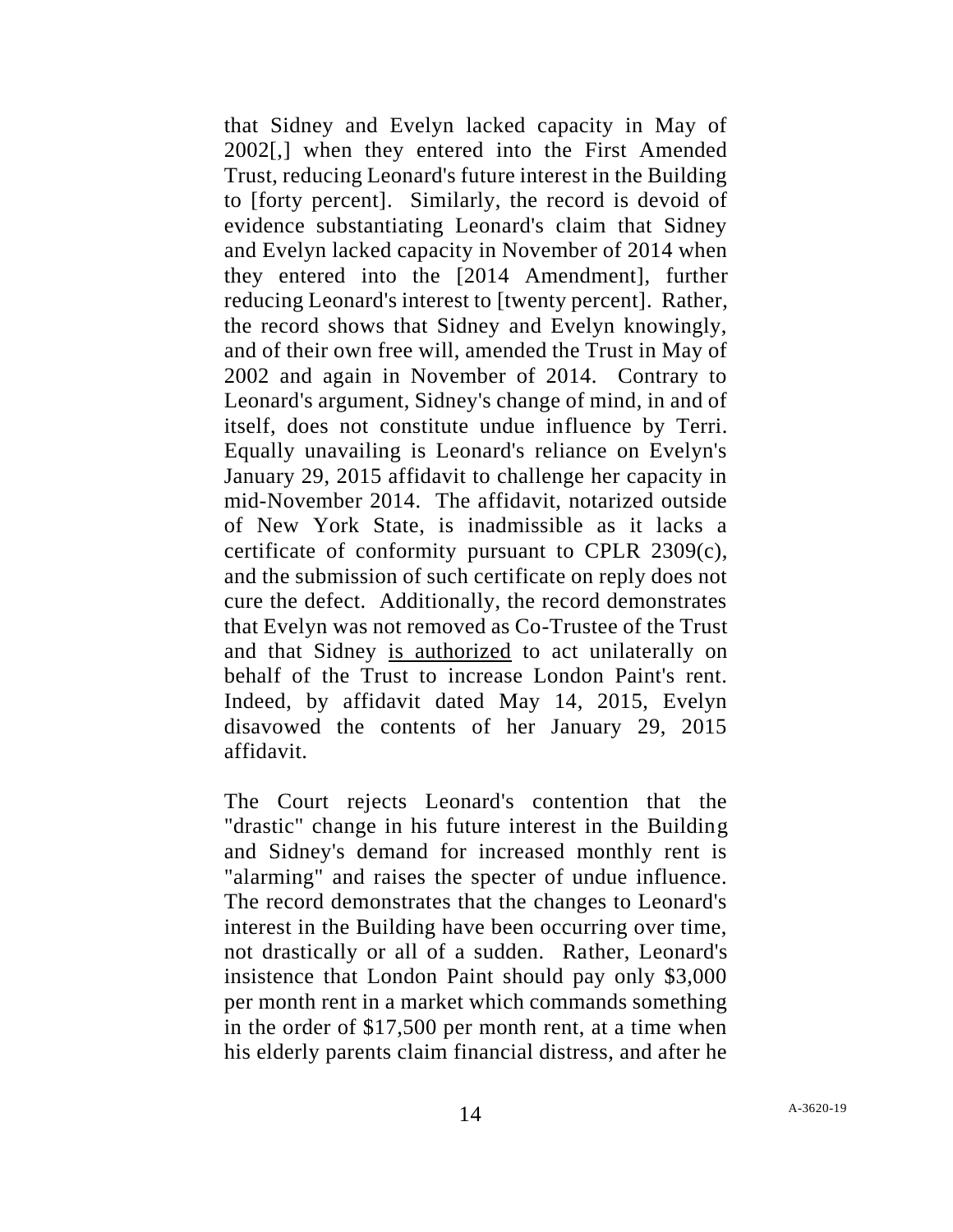enjoyed \$2.3 million dollars in rent savings, is unavailing. Accordingly, this [c]ourt finds that Leonard's claims of undue influence and incapacity are without merit as a matter of law, which provides an additional ground for dismissal of plaintiffs' specific performance, and other, causes of action.

Finally, as for the plaintiffs' motion for leave to amend the complaint, the

court stated:

Plaintiff's motion to amend the complaint is denied as the original complaint has been dismissed, and the causes of action in the proposed amended complaint are the same as those pleaded in the original complaint, except for the new cause of action respecting the [2014 Amendment]. On the merits, the new allegations relating to the [2014 Amendment] and Terri's undue influence are conclusory and without merit, for the reasons set forth above.

Leonard appealed from the grant of summary judgment and the denial of

the motion for leave to amend the complaint.<sup>3</sup> On February 1, 2018, the New

<sup>&</sup>lt;sup>3</sup> Leonard argued the trial court erred in making findings of fact regarding Sidney and Evelyn's mental capacity and Terri's undue influence because no discovery had been taken, and at the risk of future claims about the validity and enforceability of the trust amendments being barred under the doctrines of res judicata and collateral estoppel. Terri and her parents responded that the issues of undue influence and incapacity were irrelevant to whether the complaint was properly dismissed because the alleged family agreements and rental agreements were neither valid nor enforceable. Alternatively, they argued Leonard's allegations of lack of capacity, and undue influence were unfounded, based upon conjecture, and contradicted by evidence in the record. They also contended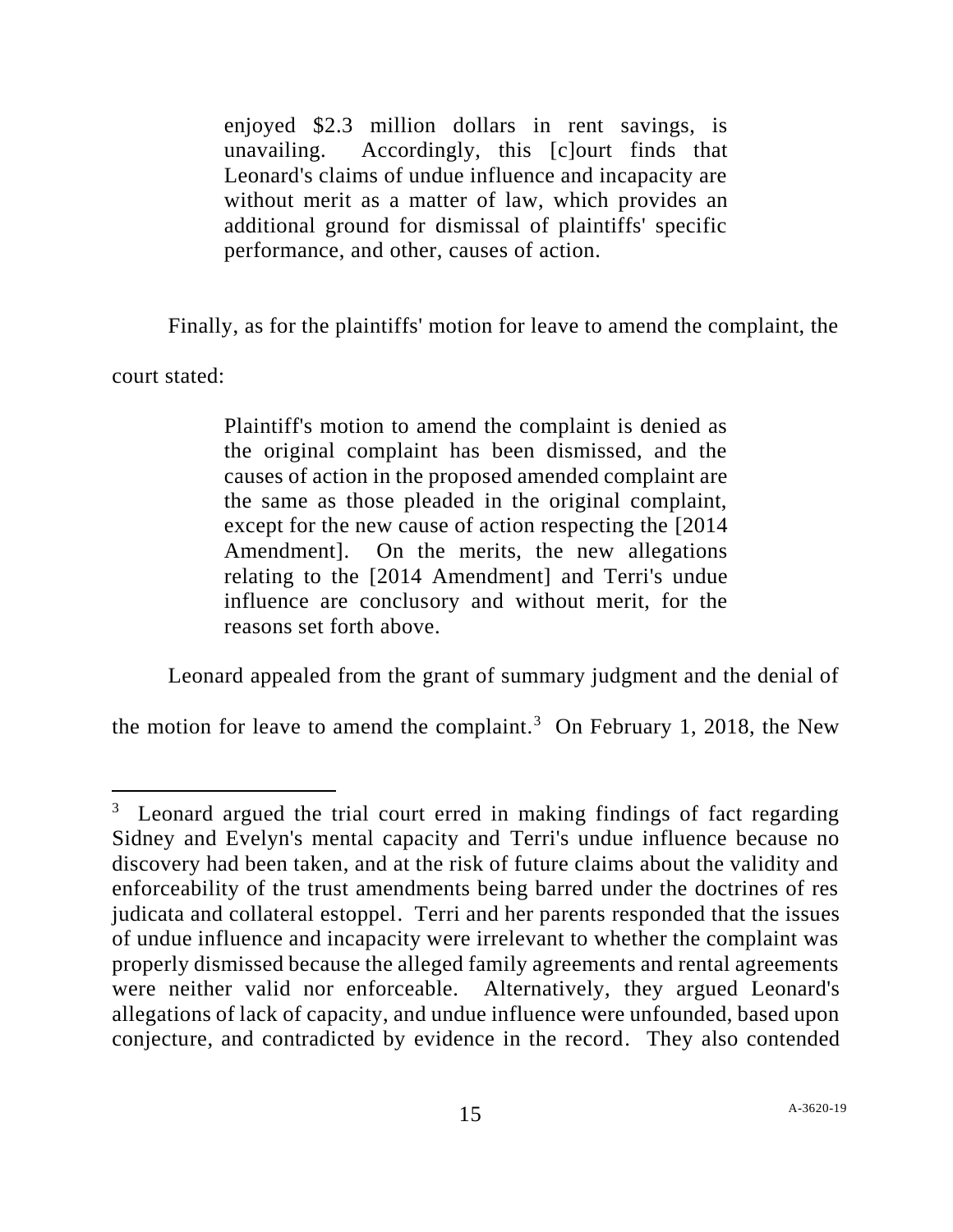York appellate court affirmed. London Paint & Wallpaper Co. v. Kesselman, 70 N.Y.S.3d 476 (App. Div. 2018). In its opinion, that court concluded, in pertinent part: Terri and her parents "demonstrated as a matter of law that [Leonard] cannot prove that ... Terri ... unduly influenced her parents to revoke, breach, or otherwise fail to perform under these unenforceable [family] agreements." Id. at 477. With respect to the denial of Leonard's proposed amendment to the complaint, the court stated his "proposed amendment to the complaint, which alleges Terri's undue influence with respect to the 2014 [Amendment], is 'palpably insufficient' given [his] inability to allege facts showing her actual exercise of such influence." Ibid. (citations omitted).

## The New Jersey Litigation

After the New York appeal, on October 18, 2018, Leonard filed this action. As noted, by that time, Evelyn had been gone for about a year.

In this action, Leonard reiterated and expounded upon the claims he made in the New York litigation about the alleged family agreements and Terri's undue influence upon Sidney after his stroke in 2012. Also, he made new allegations, including that Sidney promised to transfer to Leonard a majority, sixty percent

Leonard's motion to amend the complaint was properly denied as moot upon the granting of summary judgment and because the proposed cause of action was without merit.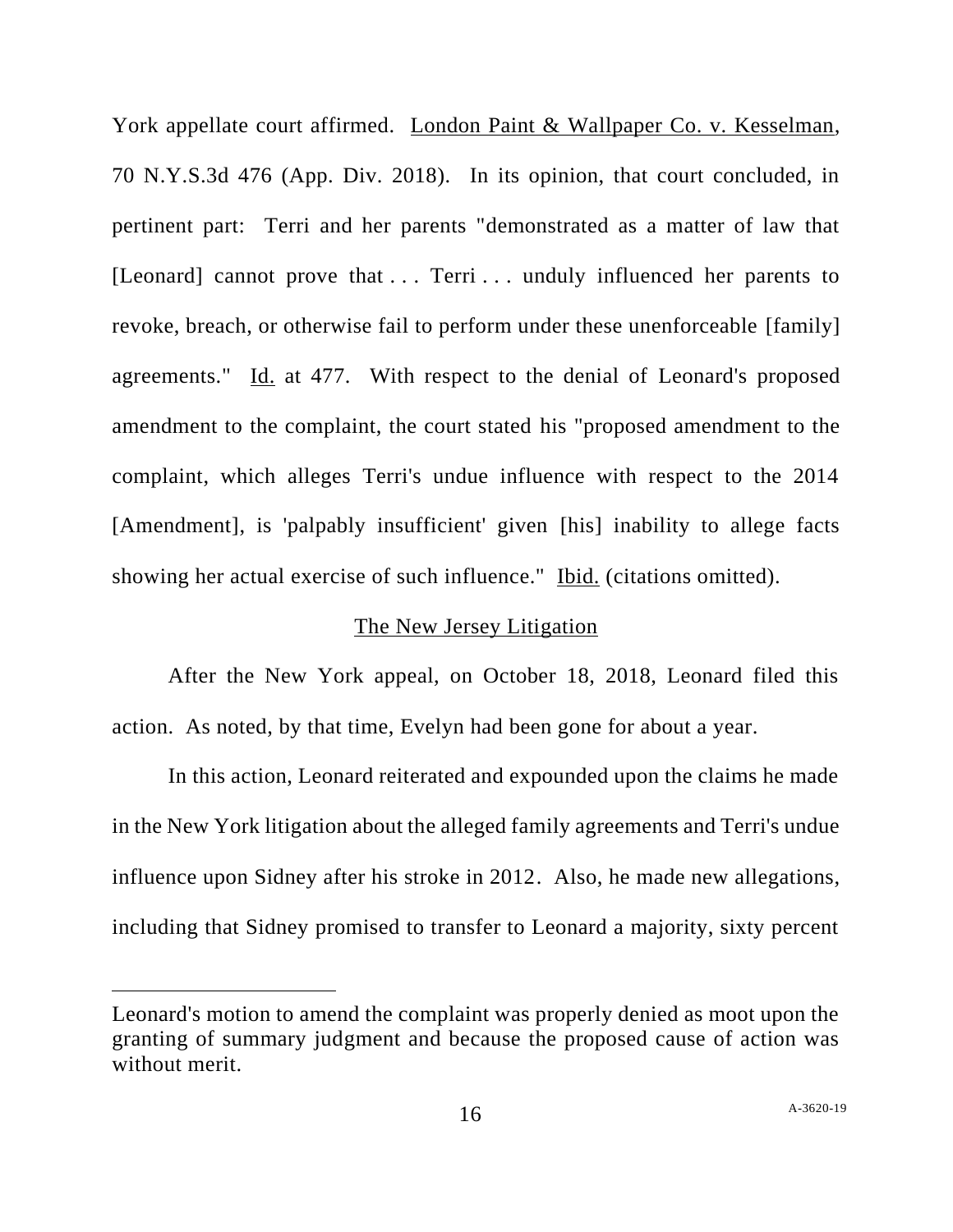interest in the Chelsea building, upon the deaths of his parents, in exchange for Leonard's lifelong personal and professional commitment to continue operating London Paint out of the Chelsea building. Additionally, while his undue influence allegations focused primarily upon the 2014 Amendment, he also asserted the "purported" 2002 Amendment was "fraudulent or fictitious or otherwise legally insufficient and invalid," and "manufactured, created or undertaken without Evelyn's knowledge or informed consent, and . . . the product of Terri's fraudulent actions or undue influence."

Based upon his factual allegations, Leonard asserted causes of action for: (1) declaratory judgment affirming his right to fifty percent of the trust proceeds in accordance with the 1997 version of the trust; (2) reformation or rescission of the trust such that he receives fifty percent of the trust proceeds; (3) undue influence on the part of Terri over Sidney and/or Evelyn, and Sidney over Evelyn, rendering the trust amendments null and void; (4) breach of the original trust agreement through the nature and effect of the modifications to the original trust; (5) equitable fraud; and (6) breach of fiduciary duty.

Sidney and Terri filed an answer, denying liability and asserting defenses, including res judicata and collateral estoppel. Also, they moved to quash a subpoena Leonard served upon Sidney and Evelyn's New Jersey estate counsel.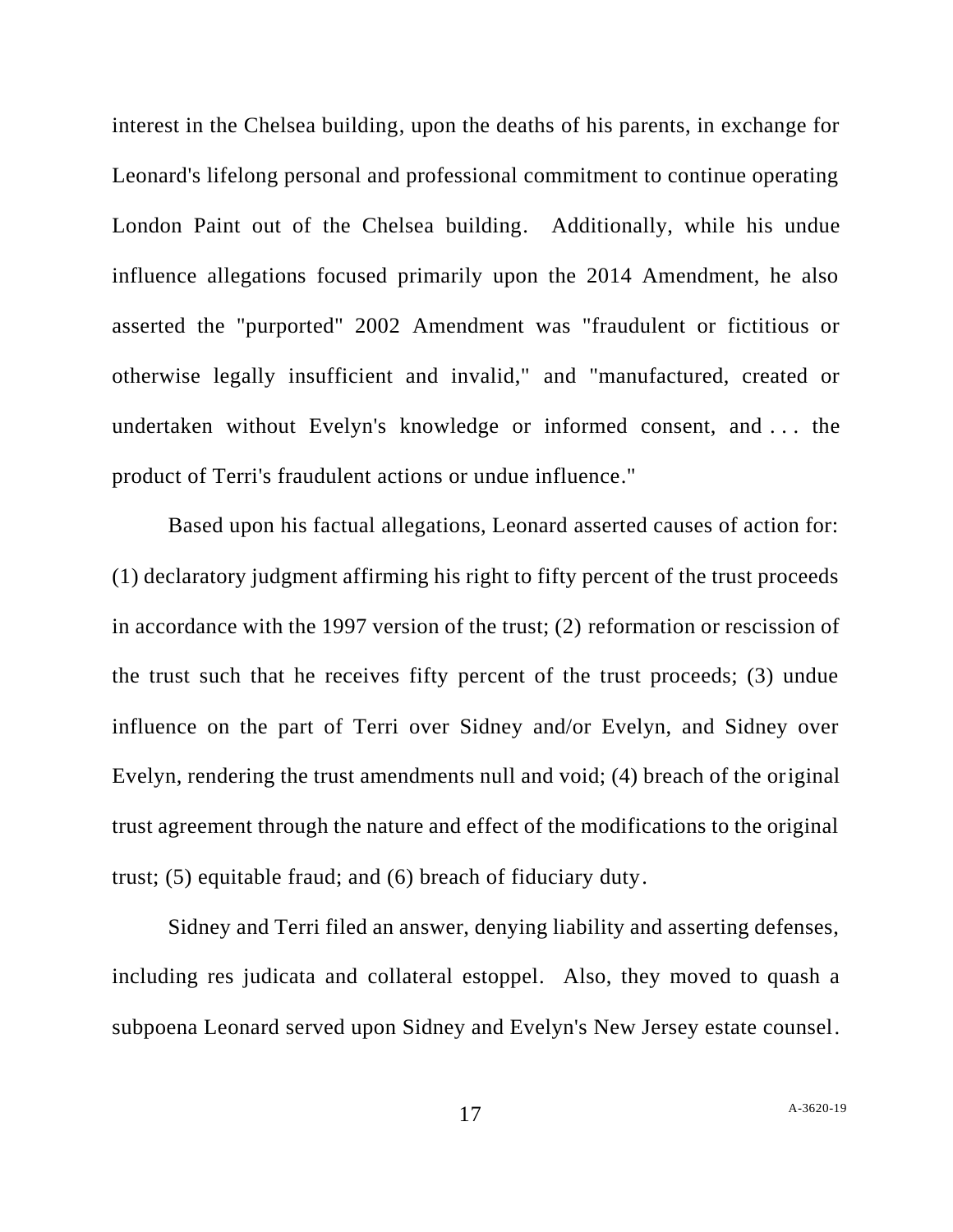In July 2019, Sidney and Terri moved for summary judgment, arguing that this action was precluded by the judgment in the New York litigation, under the doctrines of res judicata and collateral estoppel. Leonard opposed the motion. While the motions were pending, Sidney passed away.

The Chancery judge heard arguments on the motions on October 15, 2019, at which time he requested additional documents, including the pleadings and briefs from the New York action, and further briefing. After submissions were made, he resumed oral argument on February 6, 2020. Four days later, the judge issued his order granting summary judgment and dismissing the complaint, supported by a comprehensive twenty-nine-page written decision.

In his decision, the judge applied New York law and held the New Jersey litigation was precluded by the judgment in the previous New York litigation, wherein both the trial and appellate courts rejected as being without merit and an evidential basis Leonard's claims that Terri had exerted undue influence over Sidney and Evelyn and that Sidney and Evelyn lacked capacity when they amended the trust and in 2015 when Sidney engaged in rent negotiations and commenced the eviction proceedings. The judge identified, from numerous specific paragraphs in the New York pleadings and the appellate court's opinion,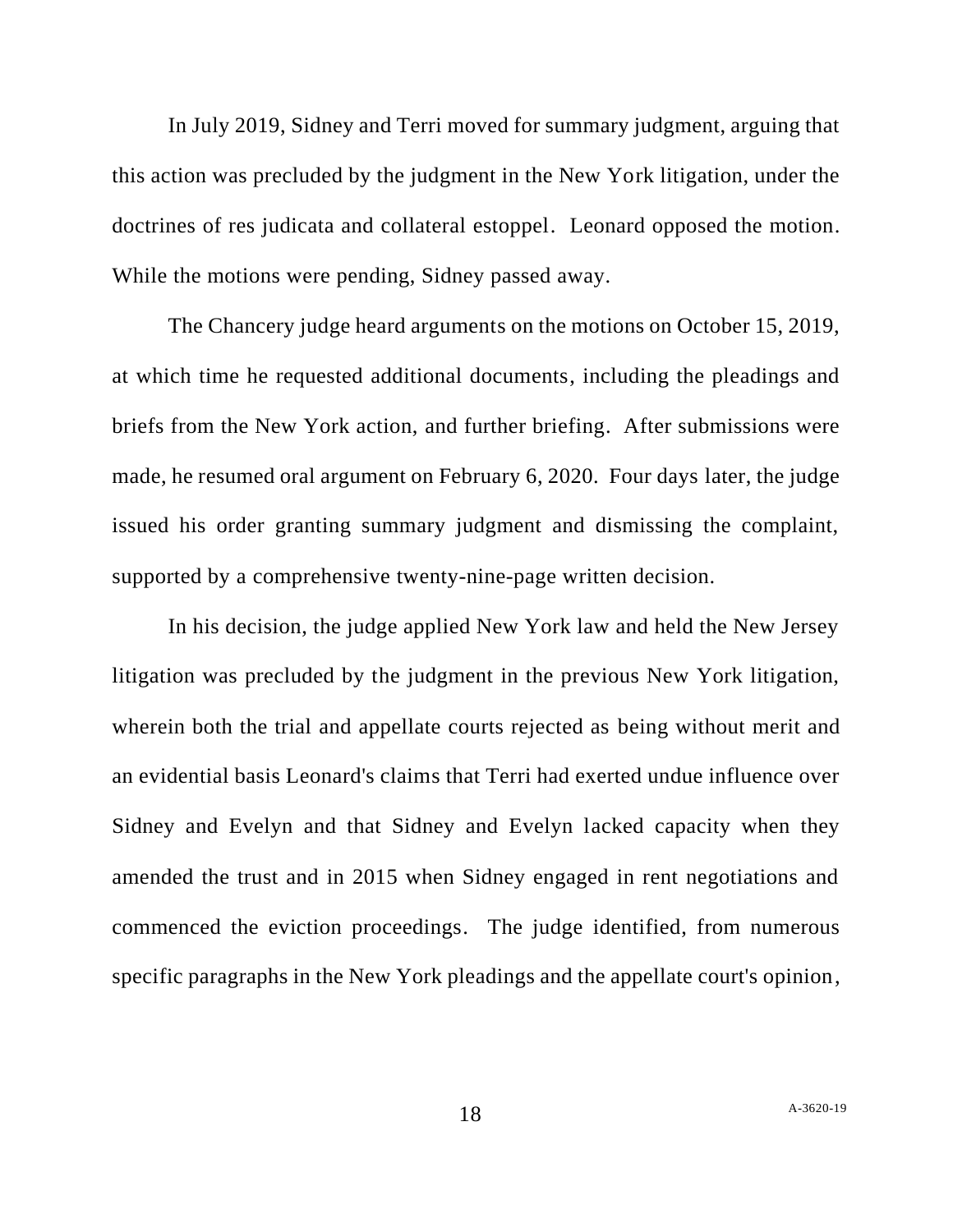multiple assertions made by Leonard in the earlier litigation about Terri's undue

influence and the 2002 and 2004 Amendments. The judge found:

The New Jersey litigation, including timeframes, issues, claims, pleadings and arguments are identical, i.e., Evelyn and Sidney's mental capacity and Terri's undue influence to the allegations in the New York litigation. Moreover, the New York trial and Appellate Division determinations are decisive of the present action. This court undertook a review of the New York Litigation pleadings, motions, brief, and opinions and compared them with those in the New Jersey Litigation and finds this determination inescapable.

The judge further found "Leonard had a full and fair opportunity to contest the prior determinations," on both the summary judgment motion and the motion to amend the pleadings, and the case was dismissed on the merits.

Leonard moved for reconsideration, and the judge heard argument on April 24, 2020. By opinion and order dated May 5, 2020, the judge agreed to reconsider his prior ruling, but, upon reconsideration, denied Leonard's requested relief to vacate the February 10, 2020 order. The judge reiterated his reasons for granting summary judgment and rejected Leonard's claim that Terri committed a fraud on the New York court by not revealing the 2015 Amendment. This appeal followed.

A.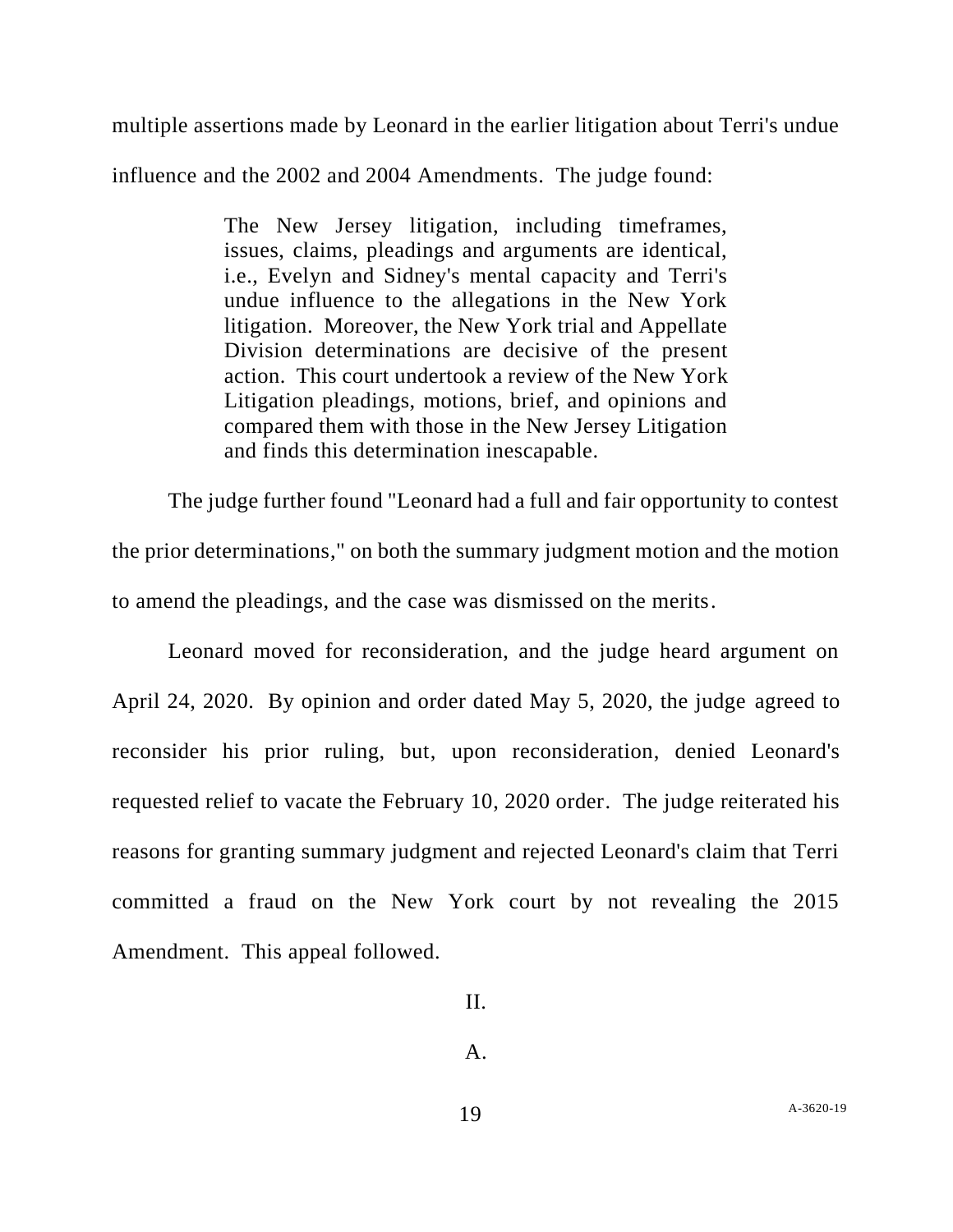We review a trial court's grant of summary judgment de novo, "applying" the same standard as the trial court." State v. Anderson, 248 N.J. 53, 67 (2021) (quoting Woytas v. Greenwood Tree Experts, Inc., 237 N.J. 501, 511 (2019)). "By that standard, summary judgment should be granted 'when "the pleadings, depositions, answers to interrogatories and admissions on file, together with the affidavits, if any, show that there is no genuine issue as to any material fact challenged and that the moving party is entitled to a judgment or order as a matter of law."'" Woytas, 237 N.J. at 511 (quoting Brill v. Guardian Life Ins. Co. of Am., 142 N.J. 520, 528-29 (1995)).

The questions presented in this appeal implicate only a question of law: whether issue preclusion under res judicata and collateral estoppel were applicable to Leonard's complaint. See Walker v. Choudhary, 425 N.J. Super. 135, 151 (App. Div. 2012). Therefore, our review of the court's rulings on that issue here is de novo, giving no deference to the trial court's legal conclusions. Manalapan Realty, L.P. v. Twp. Comm. of Manalapan, 140 N.J. 366, 378 (1995).

### B.

Here, we are asked to determine the preclusive effect of a foreign judgment, thereby implicating the Constitution's full faith and credit clause, which states that: "Full Faith and Credit shall be given in each State to the ...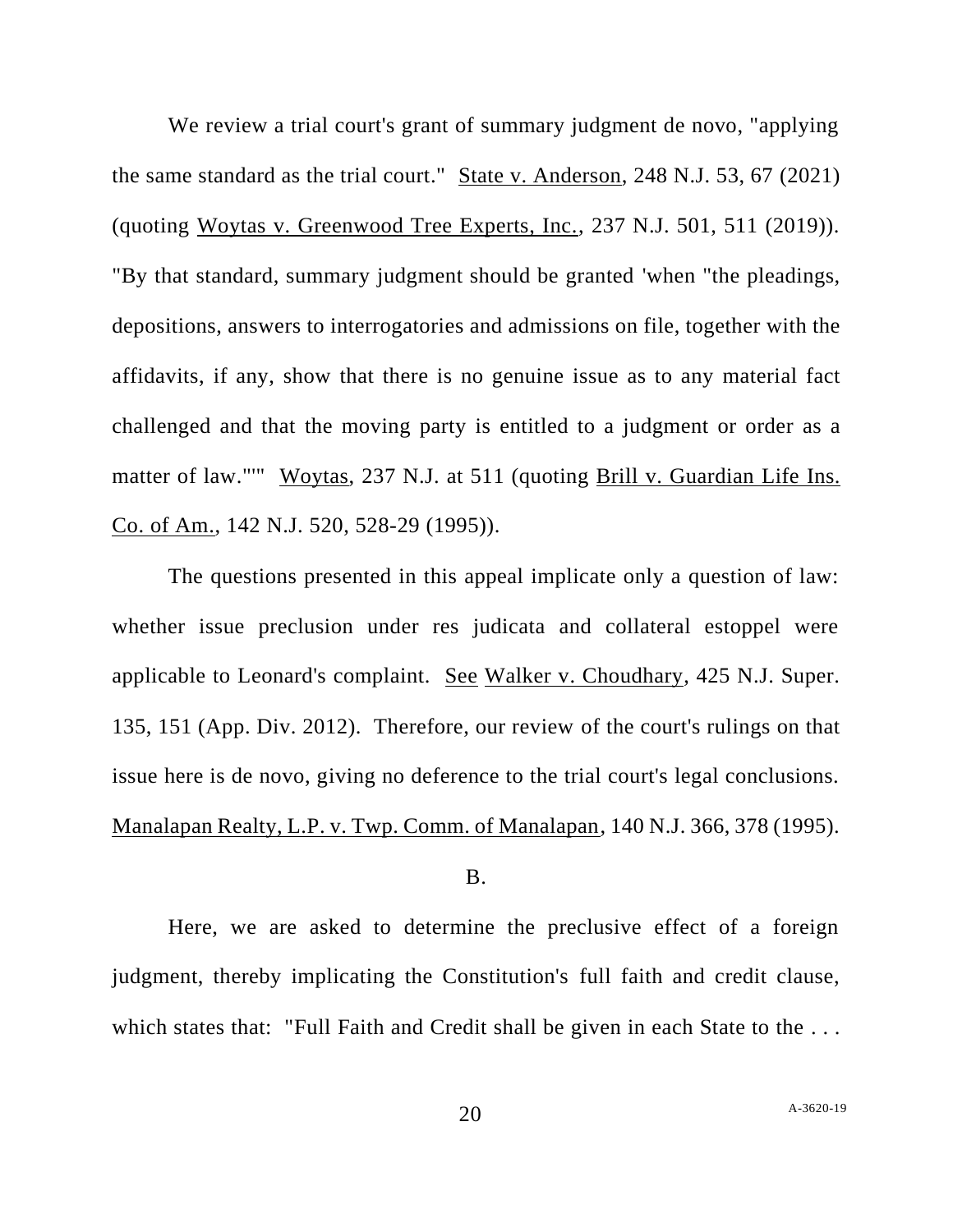Judicial Proceedings of every other State. And the Congress may by general Laws prescribe the Manner in which such . . . Proceedings shall be proved, and the Effect thereof." U.S. Const. art. IV, § 1; see also 28 U.S.C. § 1738 (providing that properly authenticated judicial proceedings of any state court "shall have the same full faith and credit in every court within the United States . . . as they have by law or usage in the courts of such State . . . from which they are taken").

"The full faith and credit doctrine is essential to our system of federalism, a system comprised of fifty different states, each equal to the other and each with its own distinctive judicial system." Simmermon v. Dryvit Sys., Inc., 196 N.J. 316, 329 (2008). "Because the doctrine recognizes that we are one nation, not fifty principalities, respect for the judgments entered by the court of a sister state is critical to avoid the type of divisive parochialism that breeds duplicative litigation and waste of judicial resources." Id. at 329-30. "Thus, any judgment properly executed in a foreign state, which complies with the requirements of the due process clause is entitled to full faith and credit in New Jersey." Ewing Oil, Inc. v. John T. Burnett, Inc., 441 N.J. Super. 251, 259 (App. Div. 2015); see also Baker v. Gen. Motors Corp., 522 U.S. 222, 233 (1998) ("A final judgment in one State, if rendered by a court with adjudicatory authority over the subject matter and persons governed by the judgment, qualifies for recognition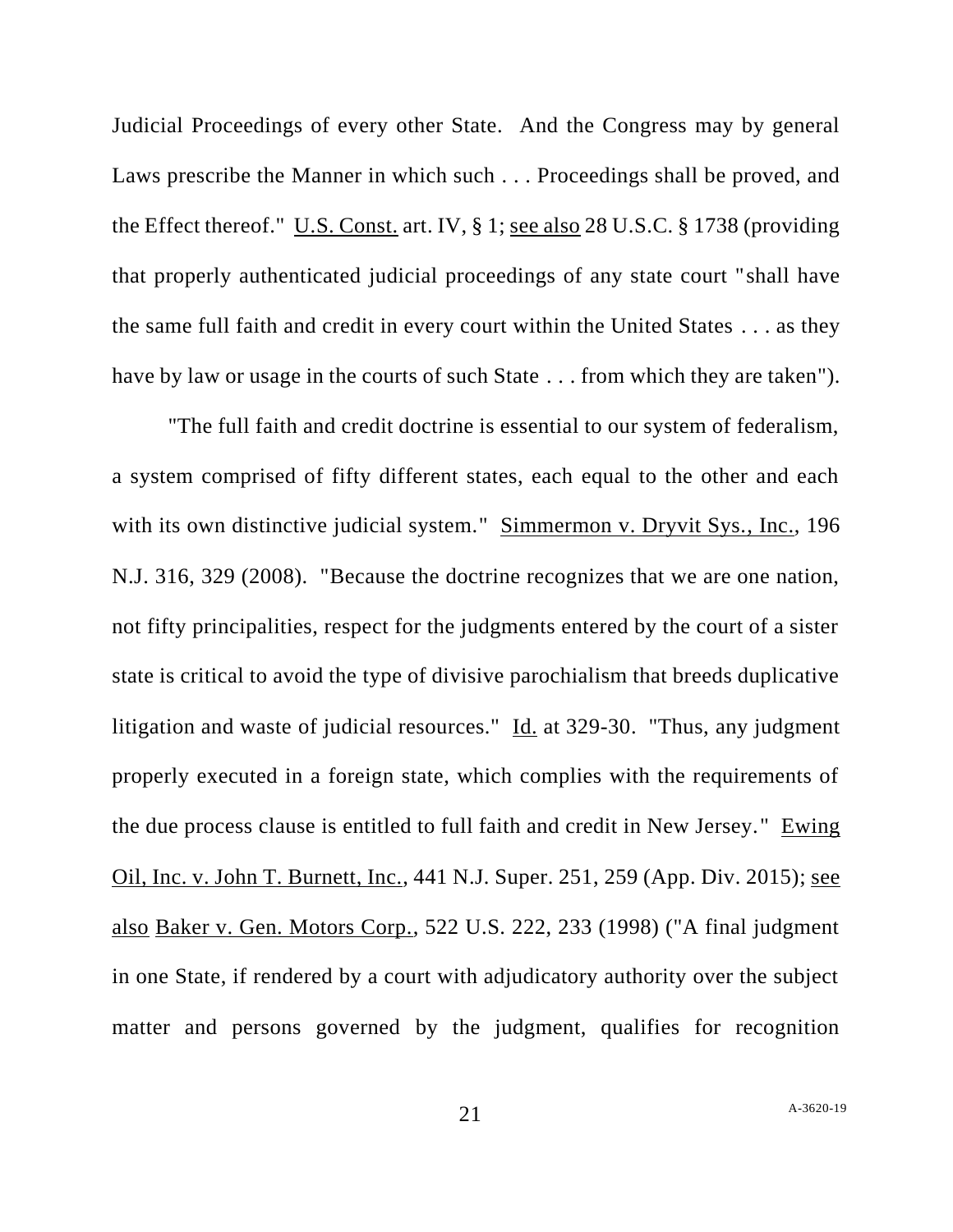throughout the land."); Kremer v. Chem. Constr. Corp., 456 U.S. 461, 480-83 (1982) (recognizing that the due process condition requires only minimal due process be provided and that full faith and credit is not required when there has been a denial of due process in the foreign state's proceedings). Where due process considerations are not challenged, we may not deny preclusive effect to a foreign judgment simply because we believe the foreign court erred in its rulings. See Velasquez v. Franz, 123 N.J. 498, 511-12 (1991). However, a foreign judgment procured by fraud or misrepresentation is not entitled to preclusive effect. Simmermon, 196 N.J. at 331.

As to defenses raised in a foreign action, the full faith and credit clause requires we give the New York judgment the same respect it would receive in a New York court. 28 U.S.C. § 1738; Durfee v. Duke, 375 U.S. 106, 109 (1963); Simmermon, 196 N.J. at 330. We must apply New York's law on res judicata and collateral estoppel because "the binding effect of a judgment is determined by the law of the jurisdiction that rendered it." Watkins v. Resorts Int'l Hotel  $\&$ Casino, Inc., 124 N.J. 398, 411 (1991); Restatement (Second) of Conflict of Laws § 95 (Am. Law Inst. 1971).

That being said, the full faith and credit clause is less exacting with respect to laws than it is with respect to judgments. Baker, 522 U.S. at 232. Thus, the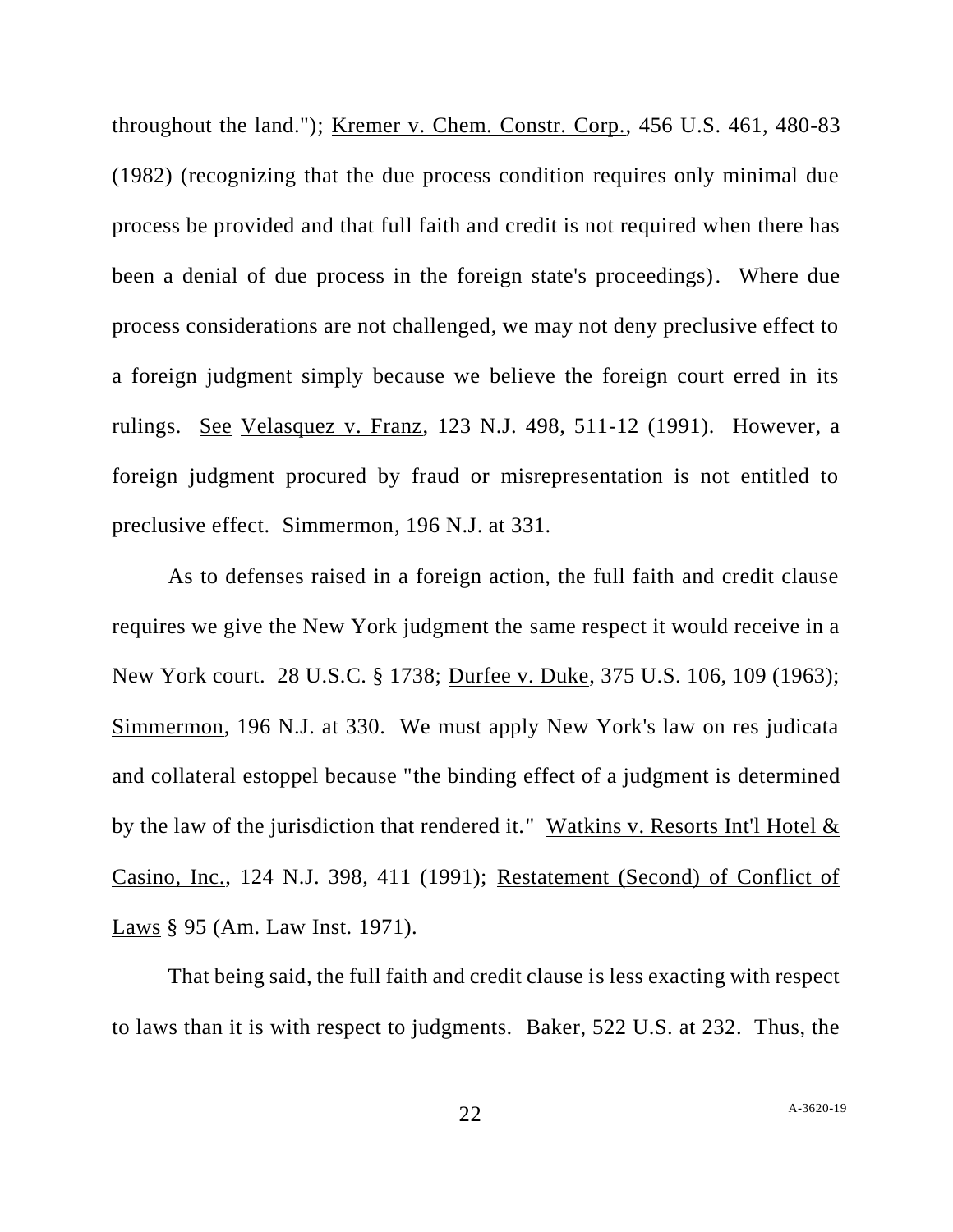full faith and credit clause does not govern a choice of law analysis or require a state court to apply the statutes or common law of another state where to do so would violate the public policy of the forum state. Id. at 232-33; e.g., McDonnell v. Illinois, 163 N.J. 298, 299 (2000).

New York and New Jersey law are consistent on the issues of res judicata and collateral estoppel. Therefore, the result would be the same regardless of which law is applied. Under both states' law, the doctrine of res judicata bars future actions between the same parties on the same cause of action. Simmons v. Trans Express, Inc., 37 N.Y.3d 107, 111 (2021); Velasquez, 123 N.J. at 505. The party seeking to apply the doctrine bears the burden of proof. Watts v. Swiss Bank Corp., 27 N.Y.2d 270, 275 (1970); Sweeney v. Sweeney, 405 N.J. Super. 586, 598 (App. Div. 2009).

Both states follow a transactional analysis approach in deciding res judicata issues. Simmons, 37 N.Y.3d at 111; see Wadeer v. N.J. Mfrs. Ins. Co., 220 N.J. 591, 606 (2015). Under this approach, "once a claim is brought to a final conclusion, all other claims arising out of the same transaction or series of transactions are barred, even if based upon different theories or if seeking a different remedy." Simmons, 37 N.Y.3d at 311 (emphasis omitted) (quoting O'Brien v. Syracuse, 54 N.Y.2d 353, 357 (1981)); Wadeer, 220 N.J. at 606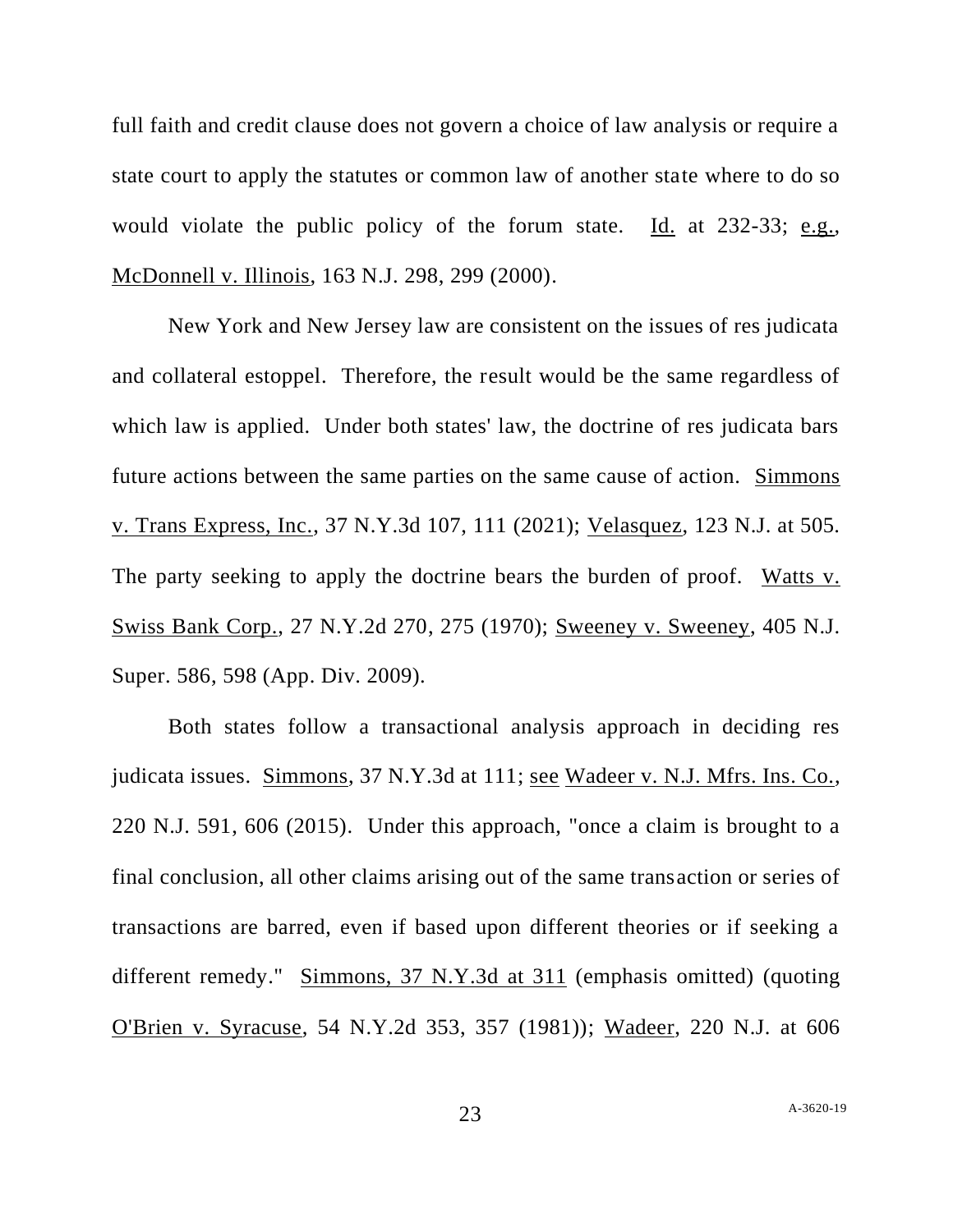(2015). However, the New York Court of Appeals has cautioned that the doctrine of res judicata should not be applied so rigidly that it works an injustice and deprives a litigant of their day in court. Simmons, 37 N.Y.3d at 111-12.

Similarly, both states' application of the doctrine of collateral estoppel is narrower than res judicata. It prevents a party from relitigating any issue clearly raised in a prior action and decided against that party, whether the tribunals or the causes of action are the same. Simmons, 37 N.Y.3d at 112; Winters v. N. Hudson Reg'l Fire & Rescue, 212 N.J. 67, 85 (2012). Like res judicata, it is grounded in concepts of fairness and should not be rigidly applied if to do so would work an injustice. Simmons, 37 N.Y.3d at 112; Allen v. V & A Bros., Inc., 208 N.J. 114, 138 (2011).

The essential ingredients necessary to apply the doctrine include: (1) the issue in the second action is identical to an issue raised in the first action; (2) the issue was necessarily decided and material in the first action; and (3) the party to be precluded from relitigating the issue must have had a full and fair opportunity to litigate the issue in the first action. Simmons, 37 N.Y.3d at 112; Winters, 212 N.J. at 85; Restatement (Second) of Judgments § 27 (Am. Law Inst. 1982).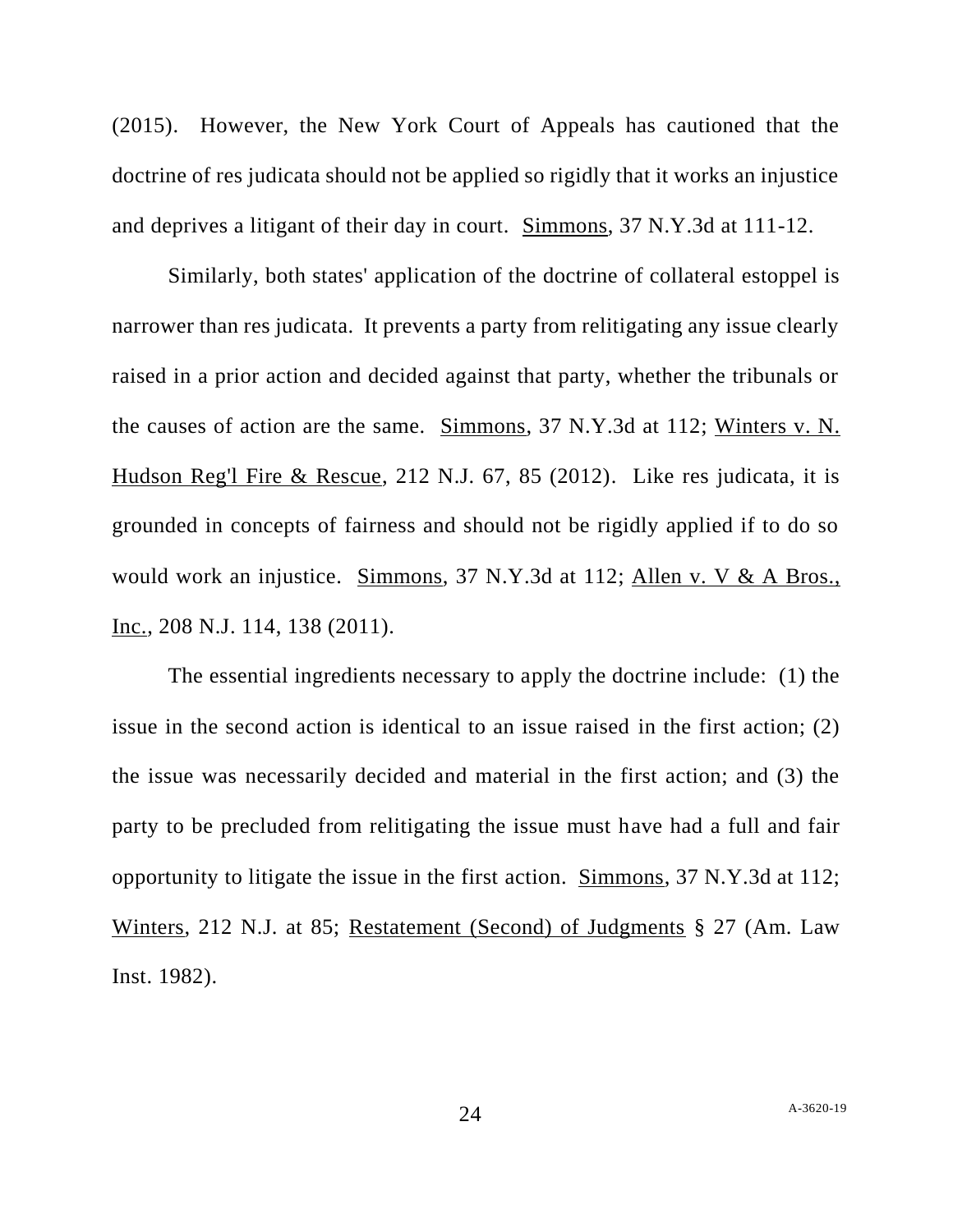Under New York law, the proponent of collateral estoppel bears the burden of demonstrating that the issues in the two proceedings are identical, and the issues were decided by the prior tribunal, whereas the opponent bears the burden of establishing the absence of a full and fair opportunity to litigate the issue in the prior action or proceeding. Parker v. Blauvelt Volunteer Fire Co., 93 N.Y.2d 343, 349 (1999).

> A determination whether the first action or proceeding genuinely provided a full and fair opportunity requires consideration of "the 'realities of the [prior] litigation', including the context and other circumstances which ... may have had the practical effect of discouraging or deterring a party from fully litigating the determination which is now asserted against him." Among the specific factors to be considered are the nature of the forum and the importance of the claim in the prior litigation, the incentive and initiative to litigate and the actual extent of litigation, the competence and expertise of counsel, the availability of new evidence, the differences in the applicable law and the foreseeability of future litigation.

> [Ryan v. N.Y. Tel. Co., 62 N.Y.2d 494, 501 (1984) (alteration and omission in original) (quoting New York v. Plevy, 52 N.Y.2d 58, 65 (1980)).]

New Jersey law is similar. For the doctrine of collateral estoppel to apply,

the party asserting the doctrine must show:

(1) the issue to be precluded is identical to the issue decided in the prior proceeding; (2) the issue was actually litigated in the prior proceeding; (3) the court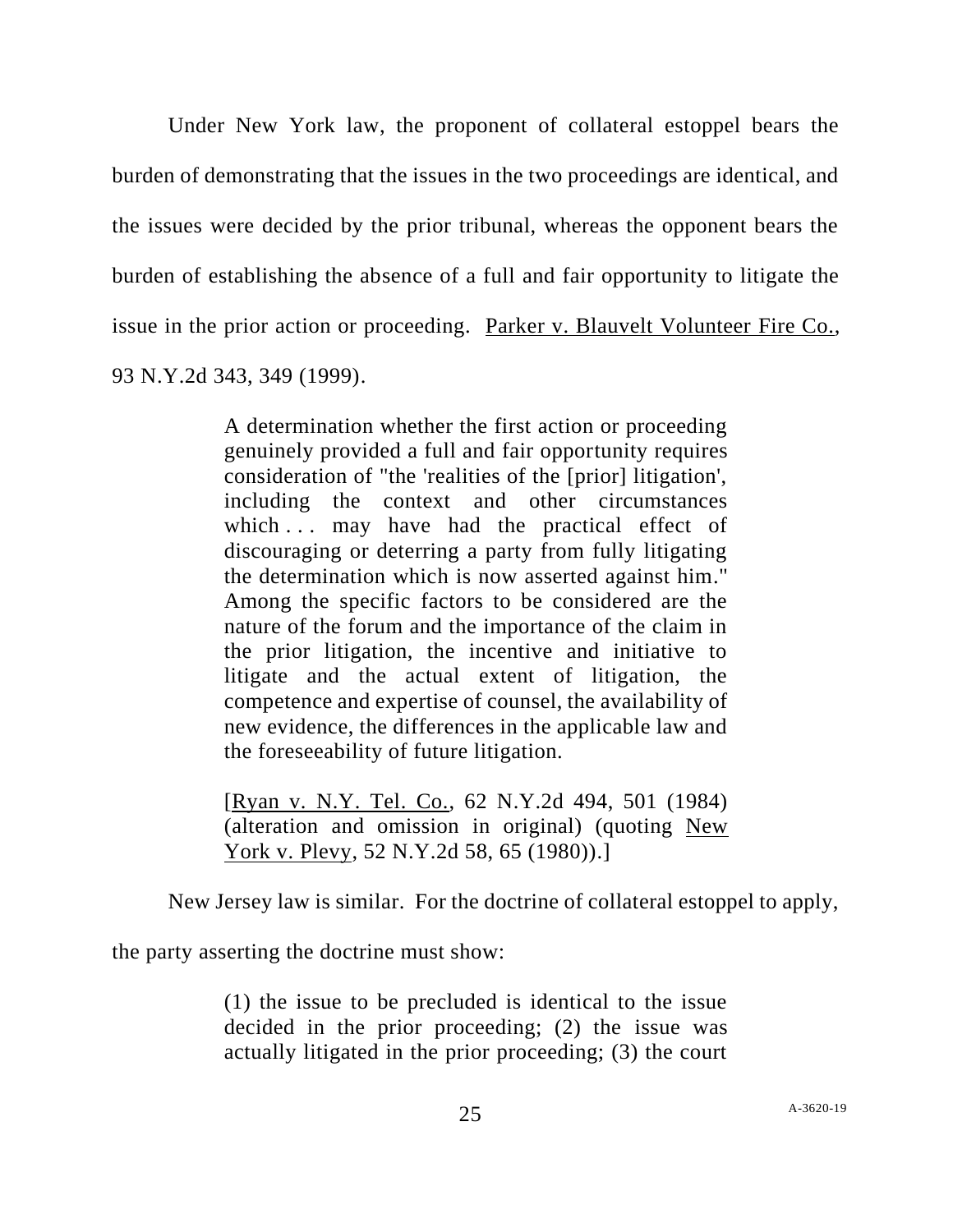in the prior proceeding issued a final judgment on the merits; (4) the determination of the issue was essential to the prior judgment; and (5) the party against whom the doctrine is asserted was a party to or in privity with a party to the earlier proceeding.

[Winters, 212 N.J. at 85 (quoting Olivieri v. Y.M.F. Carpet, Inc., 186 N.J. 511, 521 (2006)).]

Finally, under both New York and New Jersey law, rulings on both summary judgment motions and motions for leave to amend can have a preclusive effect on future litigation. See, e.g., Syncora Guar. Inc. v J.P. Morgan Sec., LLC, 970 N.Y.S.2d 526, 529-30 (App. Div. 2013); Velasquez, 123 N.J. at 506-08.

### C.

Applying the doctrines of res judicata and collateral estoppel to the present case, the record reflects that in the New York litigation, Leonard sought enforcement of the alleged family agreement, which, according to Leonard, included Sidney and Evelyn's promise to bequest the Chelsea building equally to Leonard and Terri along with London Paint's tenancy in the Chelsea building. Leonard refers to the Family Trust, but not any amendments to it, although he alluded to rumored changes to "Sidney's estate plan."

Nevertheless, the validity of the 2014 Amendment was addressed in the New York litigation because, upon learning about the amendment, Leonard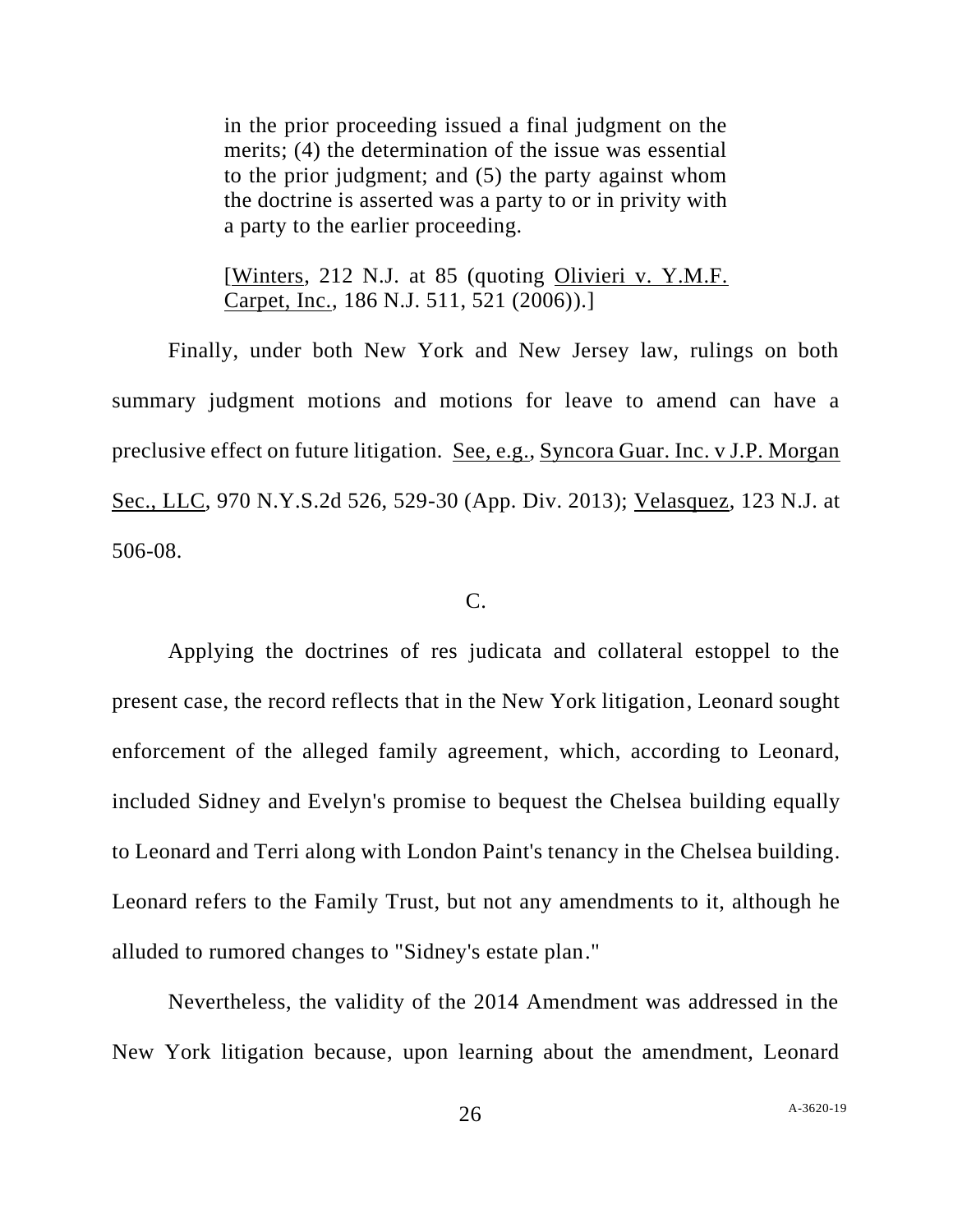moved for leave to amend the complaint to include a cause of action for declaratory judgment, seeking a declaration that the 2014 Amendment was void and unenforceable due to Sidney and Evelyn's lack of mental capacity and due to the undue influence exerted by Terri over them.

The validity of the 2002 and 2014 Amendments were addressed in the New York litigation also because Terri and her parents raised those amendments in opposition to Leonard's motion for leave to amend the complaint, and in support of their motion for summary judgment. Specifically, they relied, in part, on the two amendments to oppose Leonard's claim of an enforceable family agreement relating to the Chelsea building. They also used the 2002 Amendment to oppose Leonard's allegations that, after Sidney's stroke in 2012, Terri unduly influenced Sidney to breach the family agreement and that Sidney lacked the authority to terminate London Paint's tenancy because he did not have the approval of Evelyn, who had equal control over the building.

In granting summary judgment, the New York court declared the alleged family agreement and rental agreement were invalid and unenforceable under the statute of frauds, and rejected Leonard's claim of partial performance . In so doing, the court found no motive on Terri's part to unduly influence Sidney and Evelyn with respect to the alleged family and rental agreements because those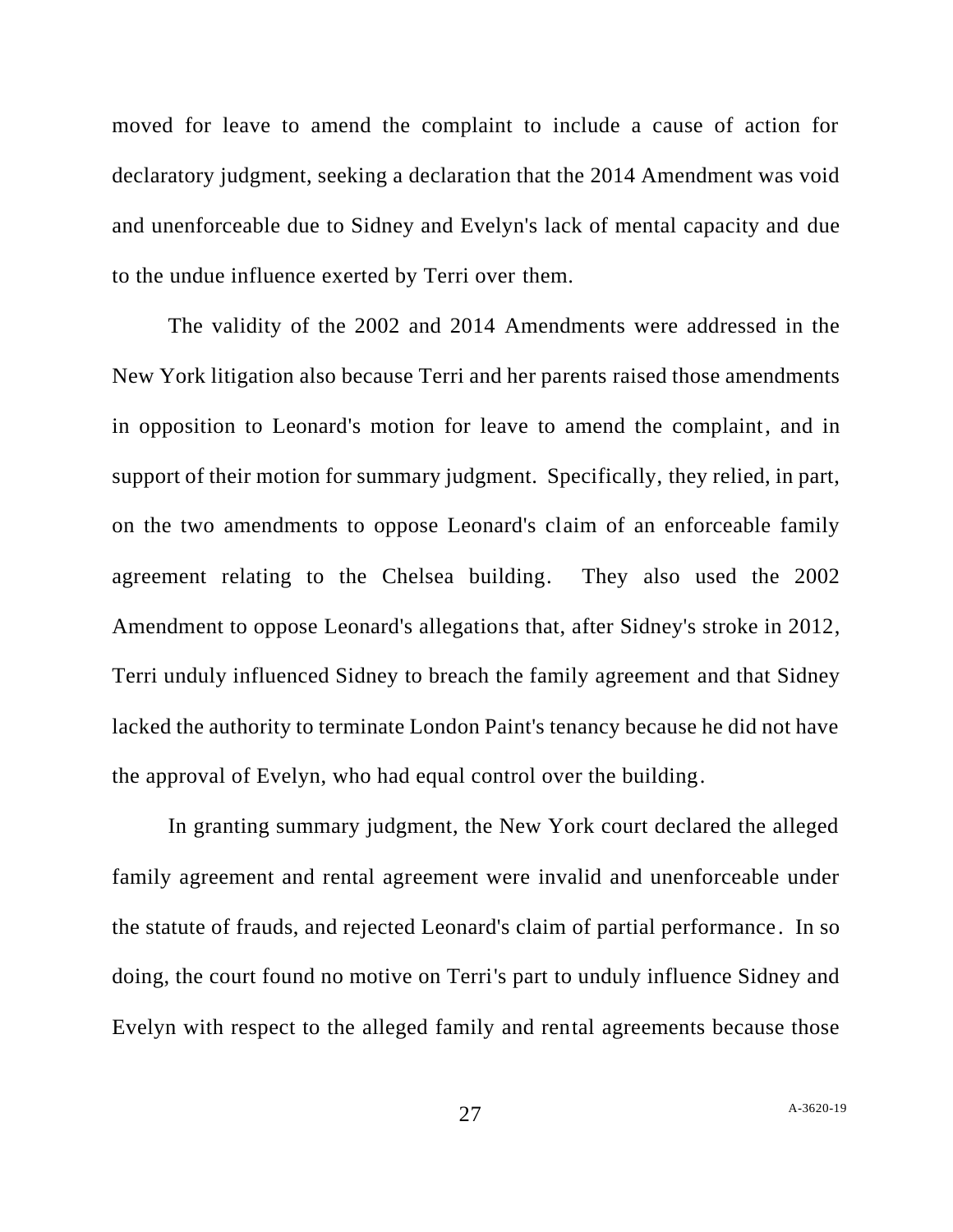agreements were unenforceable. The court also noted that, under the 2014 Amendment, Sidney had authority to act unilaterally on behalf of the trust. And, the court found no evidence in the record that Sidney lacked capacity when he demanded an increase in London Paint's rent or that Sidney and Evelyn lacked capacity or were unduly influenced by Terri in connection with the 2002 and 2014 Amendments.

In denying Leonard's motion for leave to amend the complaint, the court noted the original complaint had been dismissed and, "[o]n the merits, the new allegations relating to the [2014 Amendment] and Terri's undue influence are conclusory and without merit" for the reasons stated in connection with the ruling on summary judgment.

Leonard appealed from that judgment, and the New York appellate court affirmed both the grant of summary judgment and the denial of the motion for leave to amend. The court found the plaintiffs could not prove that Terri unduly influenced Sidney and Evelyn in connection with the unenforceable family agreements, and no evidence to support Leonard's proposed claim that Terri unduly influenced Sidney and Evelyn in connection with the 2014 Amendment. London Paint, 70 N.Y.S.3d at 477.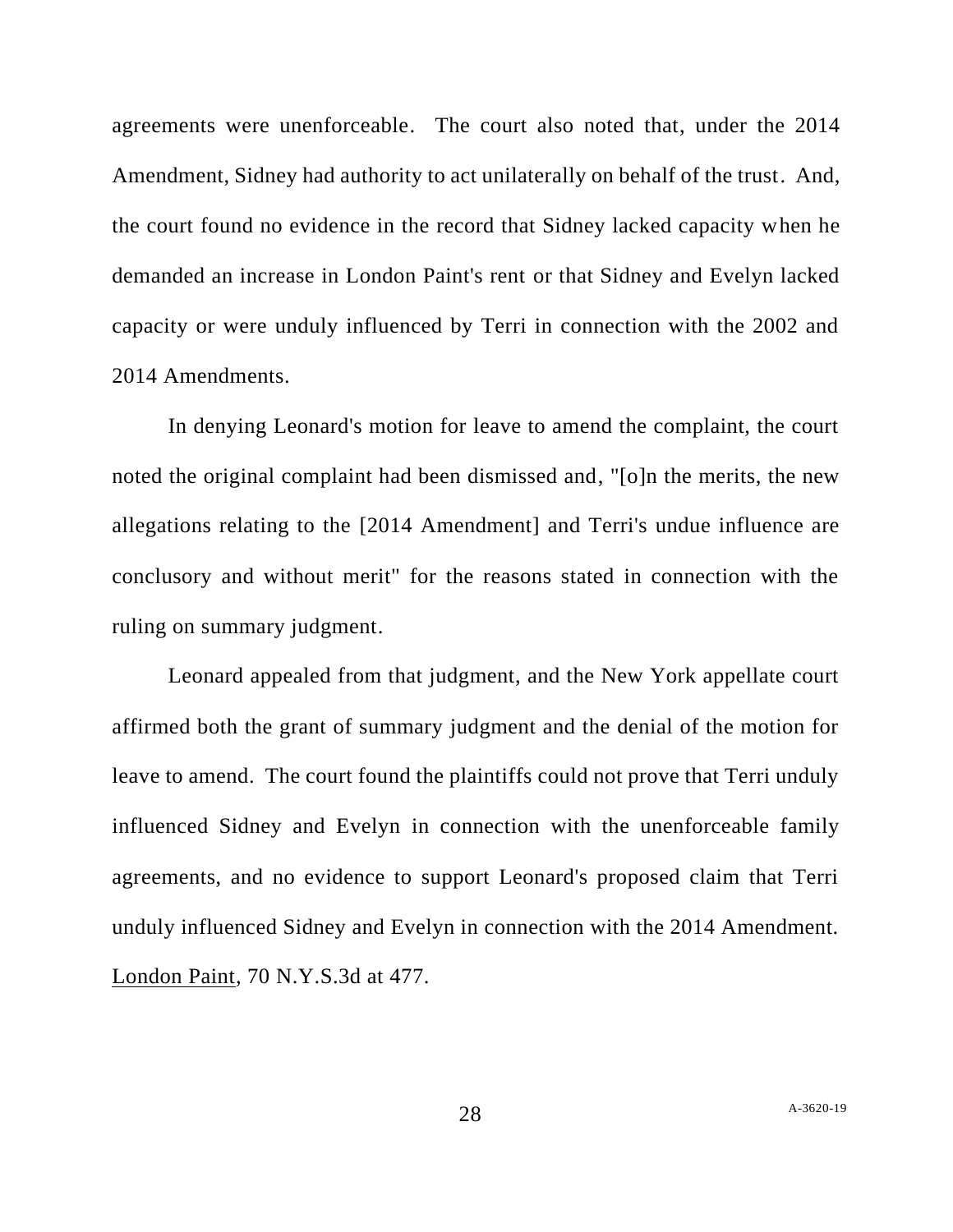On this record, the doctrines of res judicata and collateral estoppel precluded Leonard's New Jersey claims to void the 2002 Amendment and the 2014 Amendment. The New York and New Jersey litigations involved an identity of parties, as well as an identity of claims, issues, and relief sought. In addition, the New York litigation resulted in a final judgment in which the courts, as matter of necessity to resolve the summary judgment motion and the motion for leave to amend the complaint, determined the merits of those claims and issues.

Even if the New York courts erred in their rulings, $4$  those errors do not warrant the denial of res judicata effect to the New York judgment. Simmons, 37 N.Y.3d at 111-12. Leonard chose to pursue his claims in New York, and he framed the issues to be resolved by the court, including his parents' promise to bequeath a fifty percent interest in the Chelsea building to him, their alleged mental incapacity, and Terri's alleged undue influence. Moreover, the New York court had jurisdiction over the parties and the claims pursued, which

<sup>4</sup> Given the fact sensitive inquiries relating to Sidney and Evelyn's mental capacities and Terri's alleged undue influence over her parents, and the lack of discovery on those issues, Leonard contends summary judgment in New York was not warranted. However, a subsequent suit in New Jersey is not a proper means for correcting an allegedly erroneous ruling from a foreign jurisdiction. Velasquez, 123 N.J. at 511-12.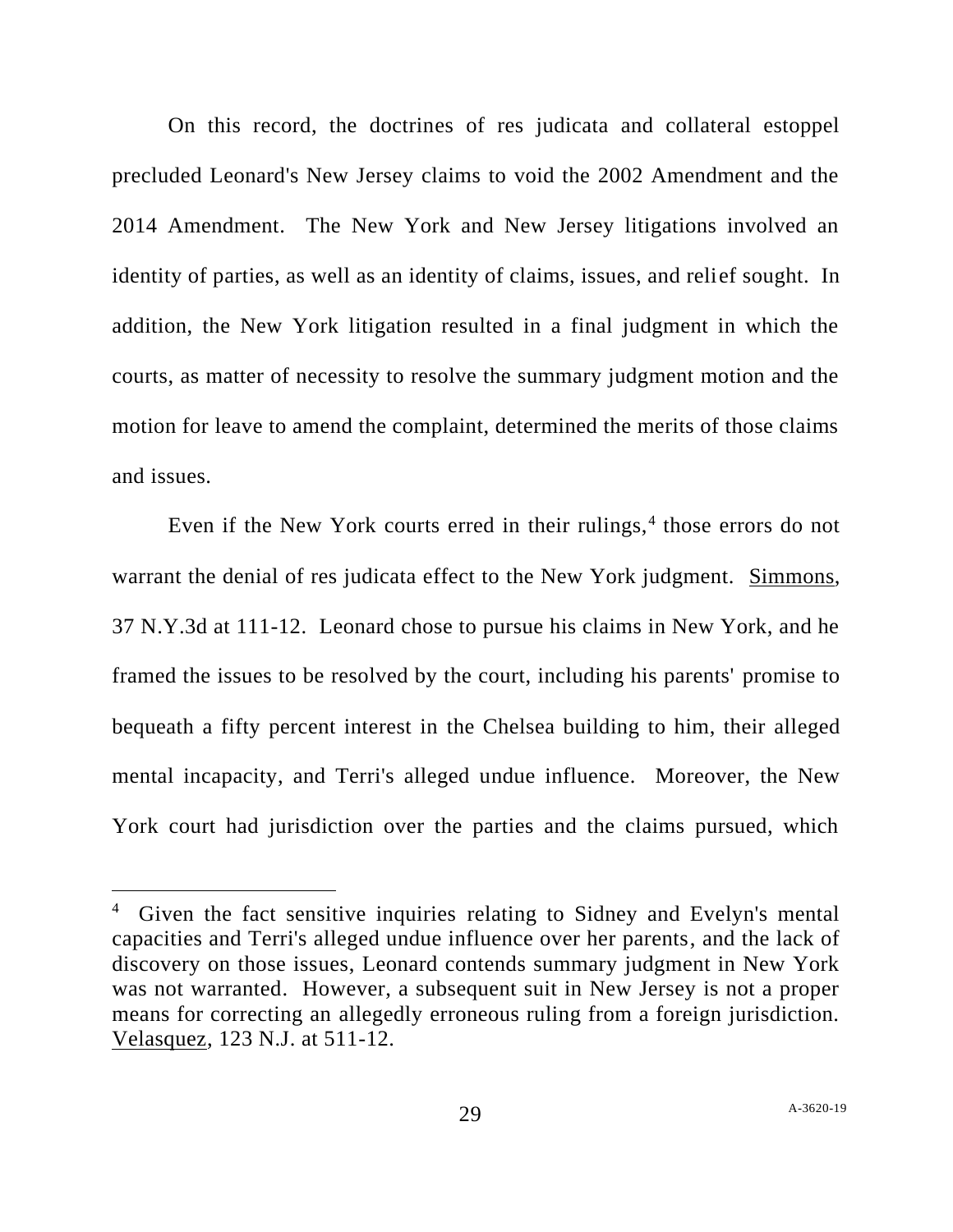related to a New York<sup>5</sup> property and Leonard received due process. He argued about the lack of discovery in both the trial and appellate courts and, on appeal in New York, he contended that affirmance of the trial court's judgment could result in future litigation about the trust amendments being barred under the doctrines of res judicata and collateral estoppel. The courts thoroughly heard and considered his arguments and ultimately rejected them, ruling against him on the merits.

That being said, it is undisputed the New York judgment did not address anything related to the Family Trust's 2015 Amendment. The 2015 Amendment was never raised by any party in the context of the New York litigation, and its validity was not ruled upon by the New York courts. At most, in the context of Leonard's leasehold claims, the New York trial court found no evidence that Sidney lacked capacity when he negotiated London Paint's rent in the winter of 2015, which did not result in an agreement.

<sup>&</sup>lt;sup>5</sup> Leonard argues that, after the leasehold claims were dismissed, New York no longer had jurisdiction over claims relating to the validity of trust amendments because New York did not have "inherent jurisdiction" over such claims as New Jersey had a greater interest in the trust dispute than New York where all parties maintained residences in New Jersey, and the Family Trust was allegedly prepared by counsel in New Jersey.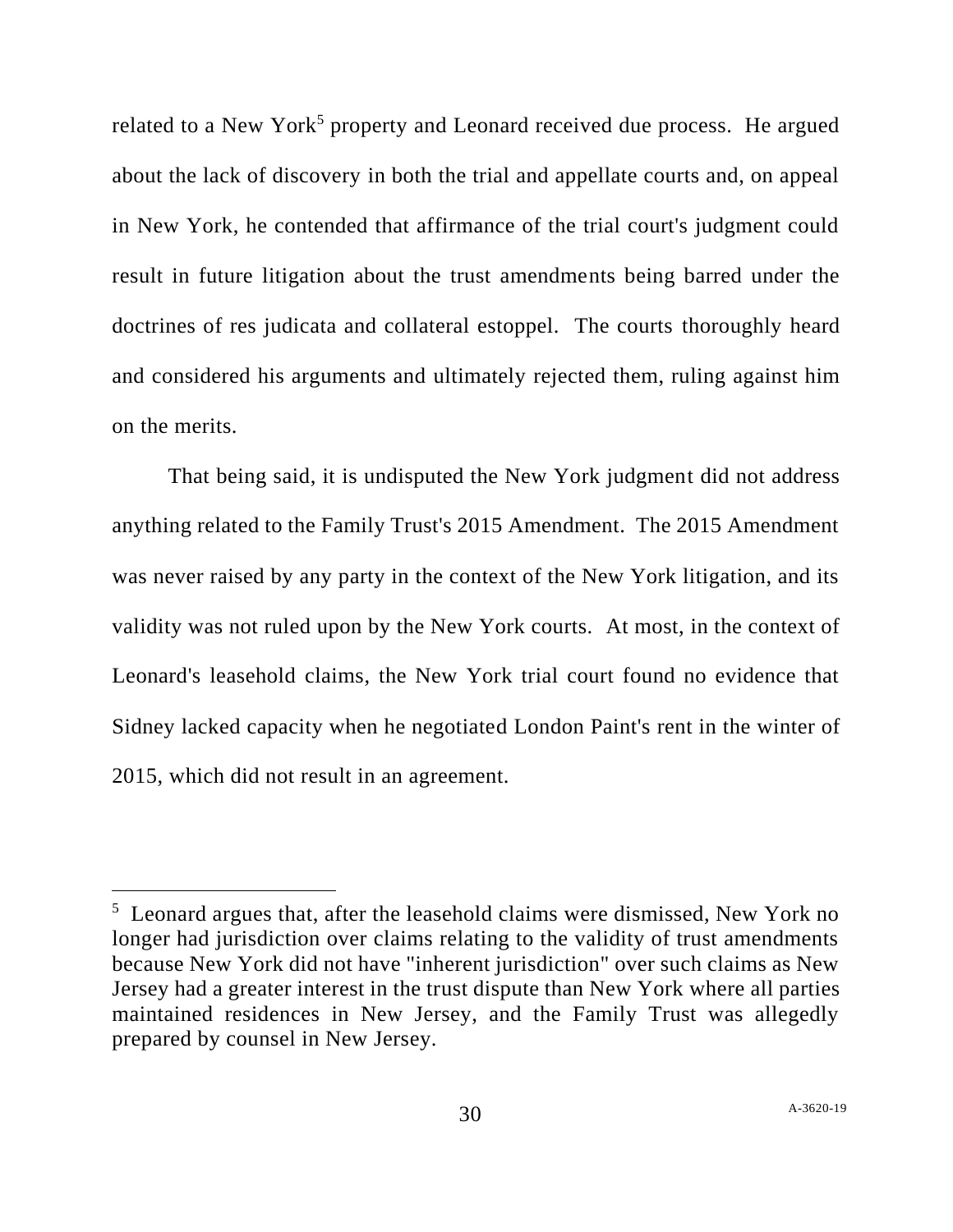The New York judgment therefore cannot bar Leonard from pursuing his New Jersey claims to void the 2015 Amendment. The New York court's rulings as to the 2002 and 2014 Amendments are not dispositive of Sidney's mental capacity to amend the trust in 2015, or whether Terri exercised undue influence over Sidney with respect to the 2015 Amendment, because the amendment occurred at a different time and in a different context. See, e.g., In re Swertlow, 168 N.J. Super. 89, 93-95 (App. Div. 1979) (noting New Jersey hearing officer had authority to inquire into whether decedent's mental condition had improved since New York conservatorship proceeding, such that decedent was mentally competent to change his domicile).

The record reflects that in the New York litigation Sidney, Evelyn, and Terri were not forthcoming with information about the trust: they did not respond to Leonard's discovery requests; they made Leonard aware of the 2002 and 2014 trust amendments only in the context of their submission on motions; and they did not disclose any information about the 2015 Amendment. The record also reflects that Leonard first learned of the 2015 Amendment after he filed his October 2018 complaint in New Jersey. Therefore, Leonard could not have contested the validity of the 2015 Amendment in the context of the New York litigation, which ended with the appellate ruling on February 1, 2018; the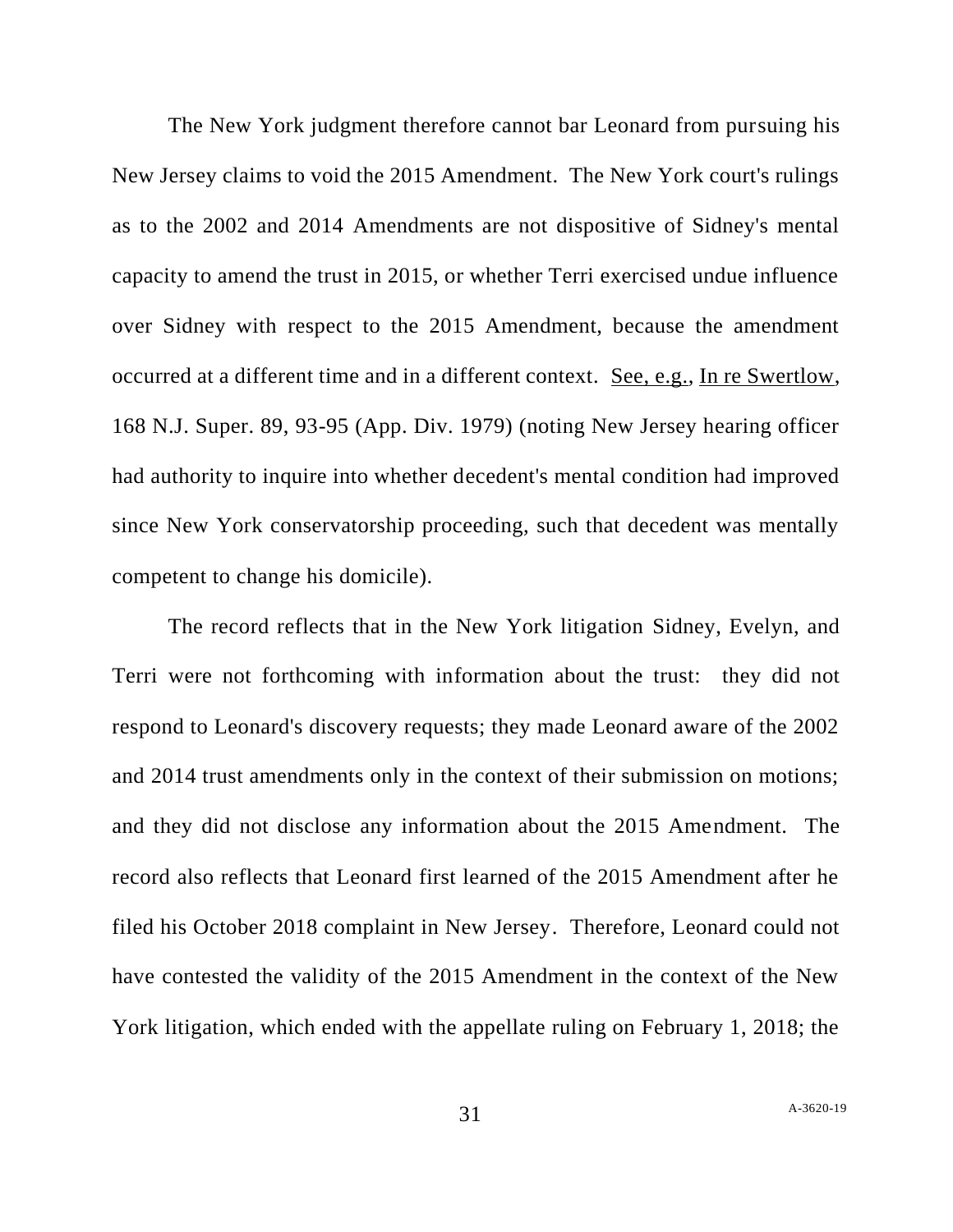New York courts could not have ruled on that issue; and it would be unjust to deny Leonard an opportunity to contest that amendment in the present litigation. The doctrines of res judicata and collateral estoppel should not be applied to achieve such an unjust result.

Finally, we consider Leonard's claim that Sidney, Evelyn, and Terri's conduct in the New York litigation gave rise to their committing a fraud on the New York court based upon their failure to disclose the 2015 Amendment in the New York proceedings, which Leonard argues now that his disinheritance is material. To demonstrate fraud on court, "the nonoffending party must establish by clear and convincing evidence that the offending 'party acted knowingly in an attempt to hinder the factfinder's fair adjudication of case and his adversary's defense of the action'" and that the conduct concerns issues "central" to the case. CDR Créances S.A.S. v. Cohen, 23 N.Y.3d 307, 318, 320 (2014) (quoting McMunn v. Mem'l Sloan-Kettering Cancer Ctr., 191 F. Supp. 2d 440, 445 (S.D.N.Y. 2002)); Triffin v. Automatic Data Processing, Inc., 394 N.J. Super. 237, 251 (App. Div. 2007) (stating that fraud on court occurs when it is proven by clear and convincing evidence that party intentionally interfered with judicial system's ability to impartially adjudicate case by improperly influencing trier or